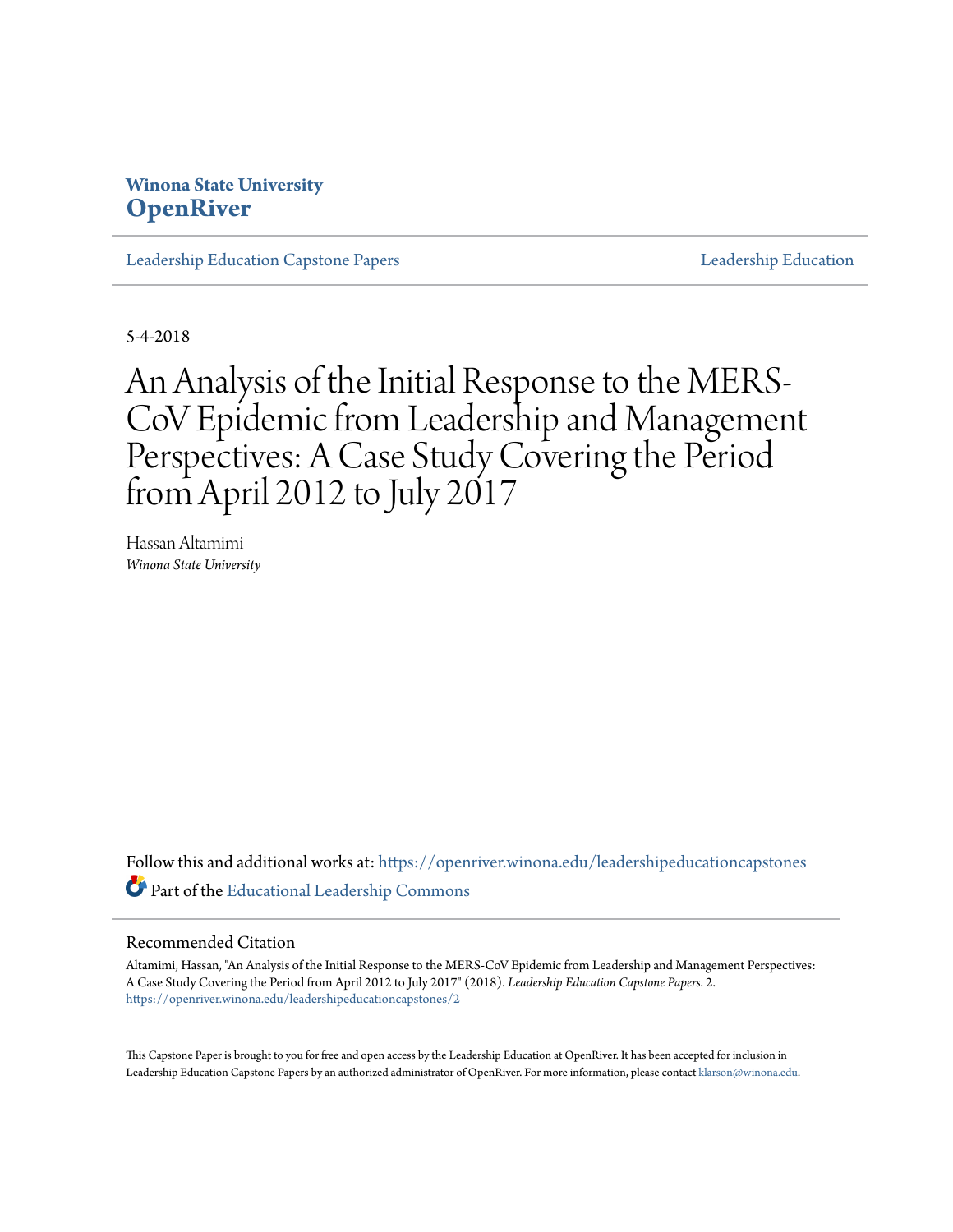An Analysis of the Initial Response to the MERS-CoV Epidemic from Leadership and Management Perspectives: A Case Study Covering the Period from April 2012 to July 2017

Hassan Altamimi

Winona State University

Leadership Education Department: Organizational Leadership

In Partial Fulfillment of the Masters of Science Degree - Master's Capstone

2017 - Summer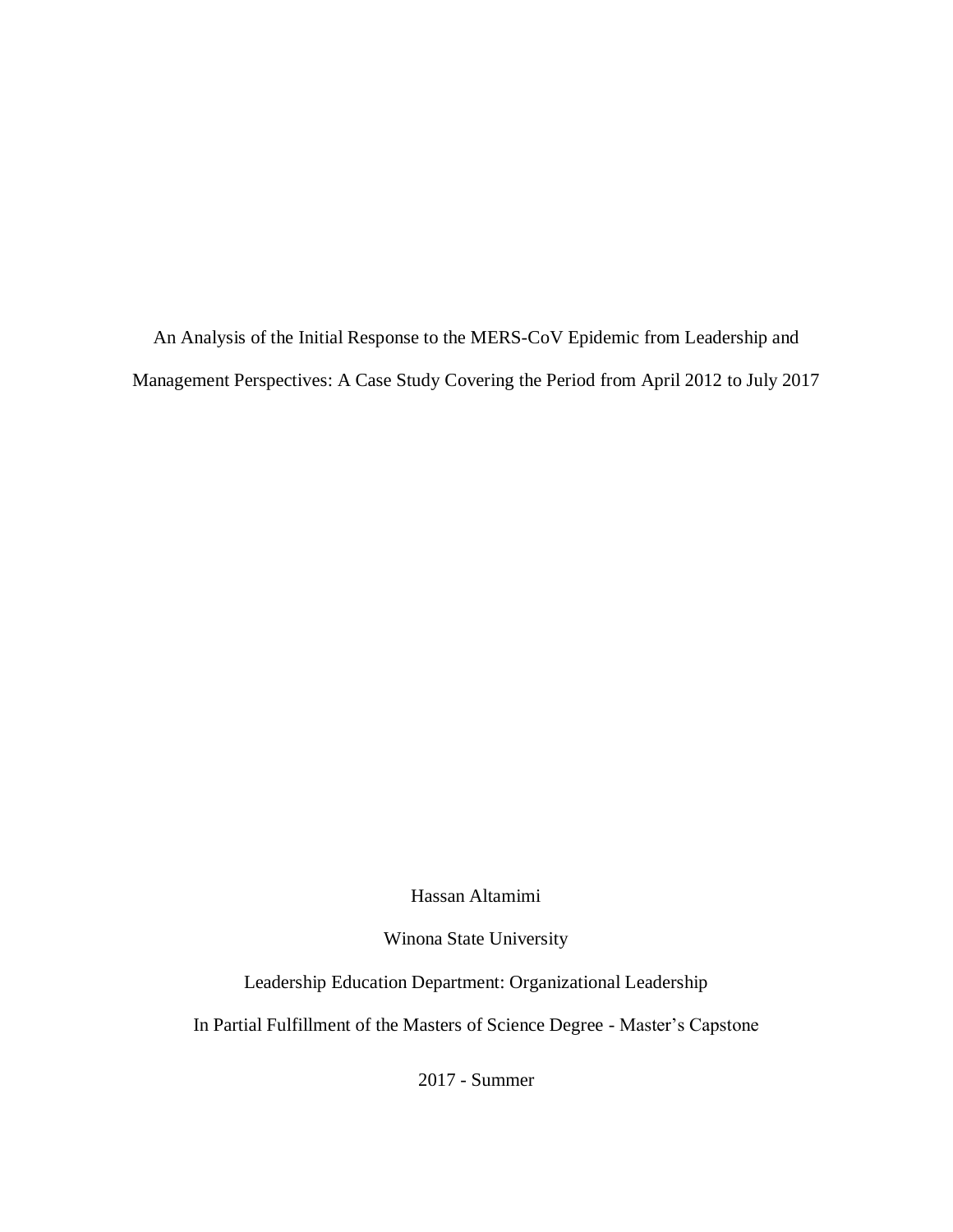# **Table of Contents**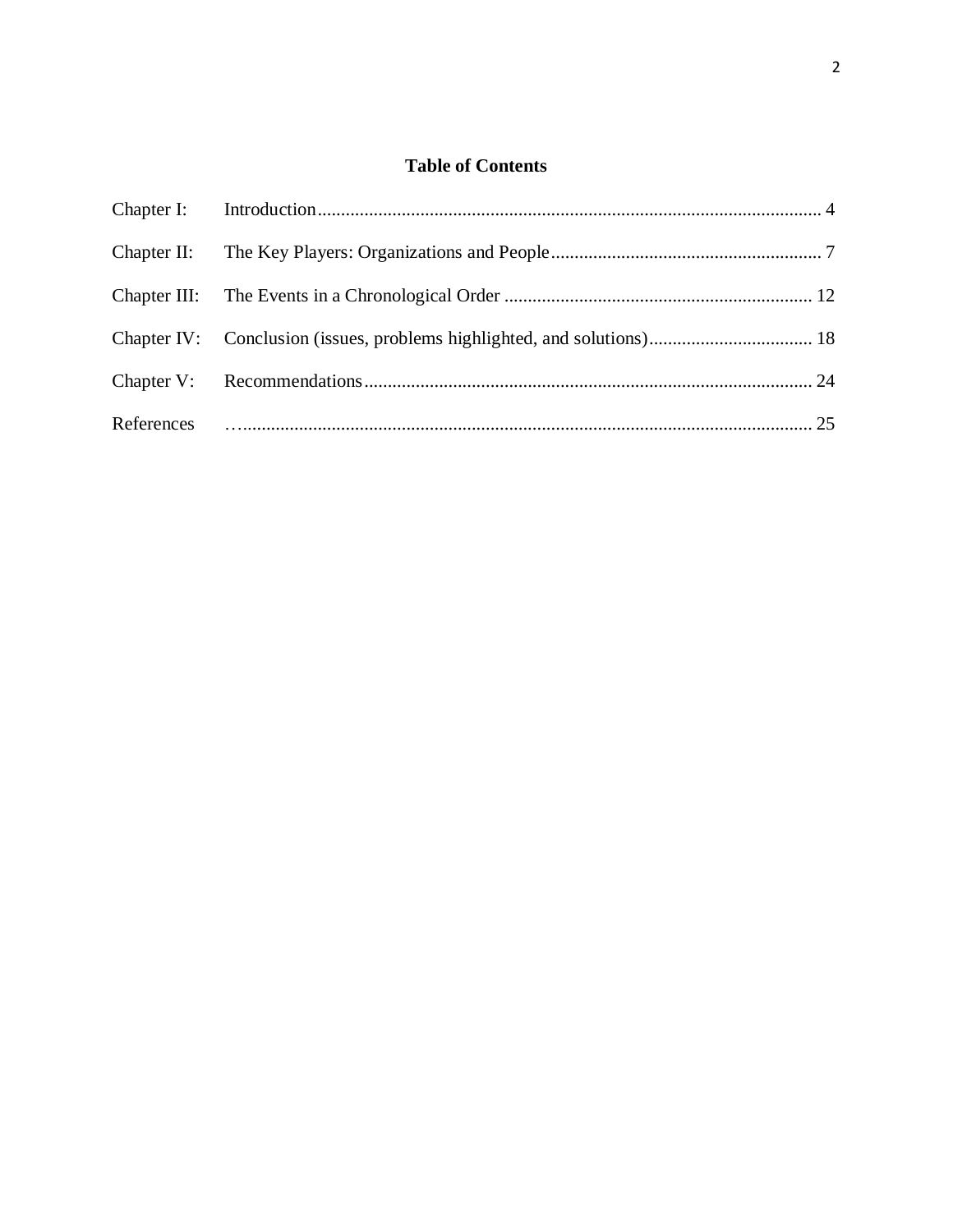#### **Chapter I: Introduction**

Prior to September 2012, one Jordanian and one Qatari patient had died due to a mysterious disease. The Jordanian patient died in Jordan. The Qatari patient was transported to Britain and died in April 2012, according to the Centers for Disease Control and Prevention.

In September 2012, the first case of the Middle East Respiratory Syndrome Coronavirus (MERS-CoV) was reported in Jeddah, Saudi Arabia. According to the World Health Organization (WHO), the patient had typical symptoms of shortness of breath, fever, and cough. Those symptoms are similar to the symptoms developed by the Severe Acute Respiratory Syndrome (SARS) that spread worldwide in 2003 and claimed 774 lives in China. The MERS-CoV and SARS both belong to the Corona Virus family, all of its members produce similar symptoms. Following the discovery of MERS-CoV in 2012 an epidemic ensued that has killed over 673 victims to date.

The MERS-CoV patient arrived at a hospital in Jeddah where the doctor admitted him to the intensive care unit due to pneumonia. A sputum sample was sent to the microbiology laboratory in the hospital in an effort to identify the type of virus the patient had. There were three versions of the story about what happened next. The first version of the story is, according to the expatriate microbiologist from Egypt, Dr. Ali Mohammed Zaki, he was unable to find a matching DNA sequence after many attempts in the course of at least one week. Thus, he sent a sample to the Saudi Ministry of Health (SMH,) which was tested for H1N1 only but did not identify which virus it was. At the same time, he send another sample to Erasmus MC University's laboratory in the Netherlands requesting assistance to identify what viruses it was. Meanwhile, Dr. Zaki continued to test the sample in his lab again while waiting for the response from the Erasmus MC University lab and actually found a match: it was a newly discovered type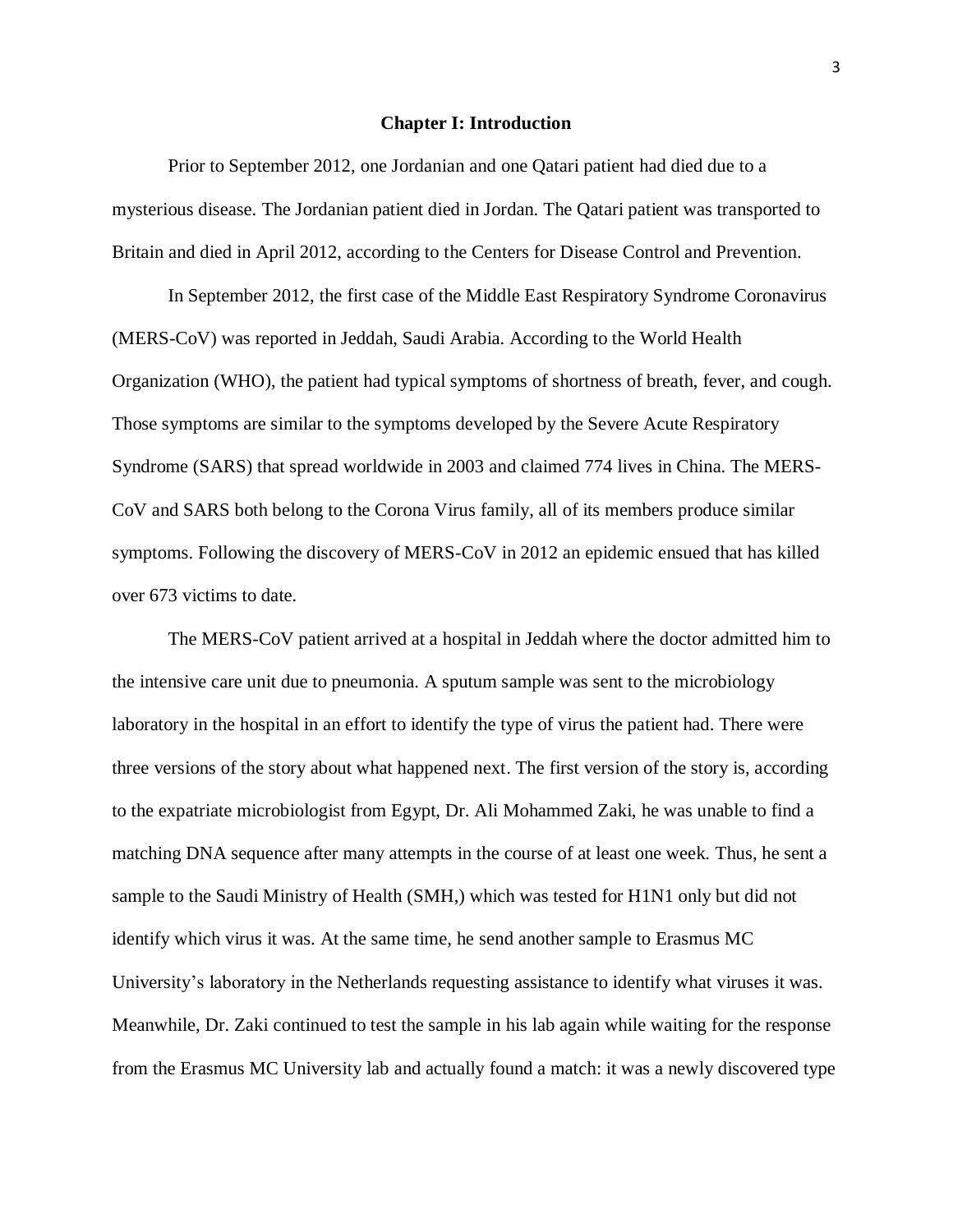of Coronavirus. He also confirmed this finding with the Erasmus MC University's lab later. The second version of the story, from Erasmus MC University's was that Dr. Zaki sent them the sample because he was initially unable to identify what virus it was. Their lab identified what virus it was and send him back a report. Therefore, the virus discovery was their discovery not Dr. Zaki's discovery. Then their lab patented the virus. The third version of the story was the Saudi Ministry of Health's version. It claimed that Dr. Zaki talked to the Erasmus MC University lab's expert over the phone on July 15 and the latter advised Dr. Zaki to test the sample for Coronavirus. Therefore, technically, Dr. Zaki was not the first person to discover the virus. This paper is an attempt to better understand the three versions of the initial discovery of the MERS-CoV virus, each will be analyzed and tested against statements made by those parties in interviews, reports, announcements. *The purpose of this research paper* was to learn who discovered the virus first, and determine if this conflict somehow affected the efforts to contain this epidemic.

When the Saudi Ministry of Health heard about the virus from the international community, an investigation was opened and found that Dr. Zaki's violated the Ministry's policies and procedure as well as put people's lives at risk. The Former Saudi Deputy Health Minister and spokesperson Dr. Ziad Memish claimed that Dr. Zaki, not only violated the policies and procedures, but put people' lives at risk by not informing the Ministry about this new virus until he posted his warning to microbiologists in ProMed. ProMed is a website "dedicated to the dissemination of information on outbreaks of infectious diseases" (ProMed). Moreover, Dr. Zaki's action led to the Ministry losing its right to patent the new virus. Furthermore, Dr. Memish claimed that the Erasmus MC University's lab patented the virus, which made it difficult for researchers and scientists to conduct additional research because of the complex and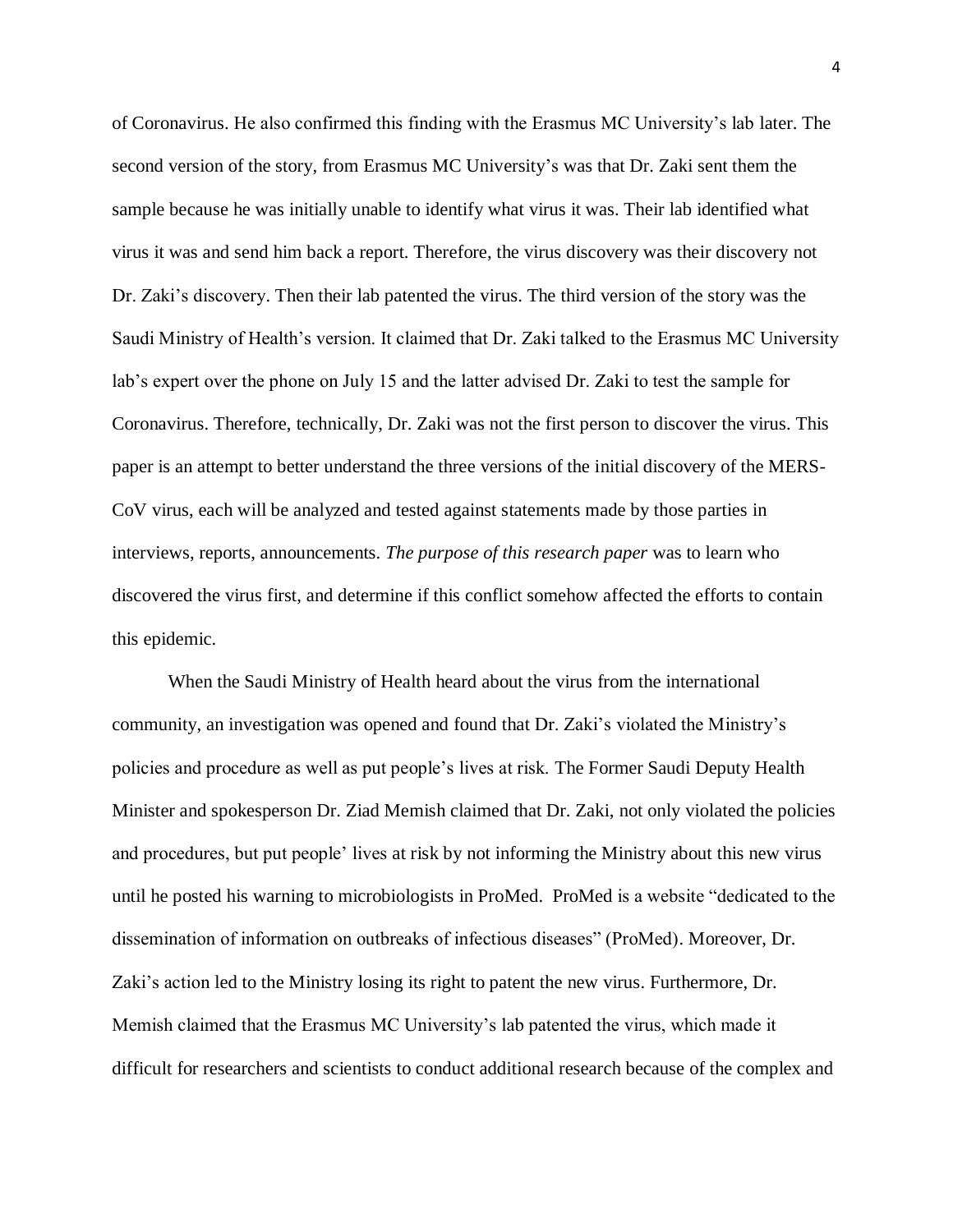lengthy procedures they required. Researchers and scientists needed to obtain samples to study the virus and develop vaccines or medications, but the samples were legally controlled by the Erasmus MC University.

The Saudi Ministry of Health has received a worldwide criticism, specifically directed at Dr. Memish, for being uncooperative and not being serious about containing the virus. Some organizations claimed that the Saudi Ministry of Health denied offers to assist it with the efforts to contain the virus when the Saudi Ministry of Health obviously needed the help. This criticism came from international healthcare organizations, scientists especially in Europe, and some college professors. However, some of the top officials in the Saudi Ministry of Health denied such claims and responded by saying that the ministry followed the proper methods of containing the pandemic and the ministry was very cooperative.

Simultaneously, both the Saudi Ministry of Health and those who criticized it criticized the Erasmus MC University for patenting the virus claiming that patenting the virus slowed down the process of containing the virus.

In regard to the current pandemic status, the virus is still a problem in Saudi. Almost every week, there are new cases of infections. As of June 15, 2017, 43 cases are under treatment, 948 cases have recovered, and 673 patients have passed away.

#### **Purpose of the Study**

This paper is a case study, from publically available documents, of the initial response to the MERS-CoV epidemic from leadership and management perspectives. Recommendations are made at the end which would allow healthcare institutions and individuals to learn from this experience and avoid making mistakes when they find themselves in similar situations. It aims to: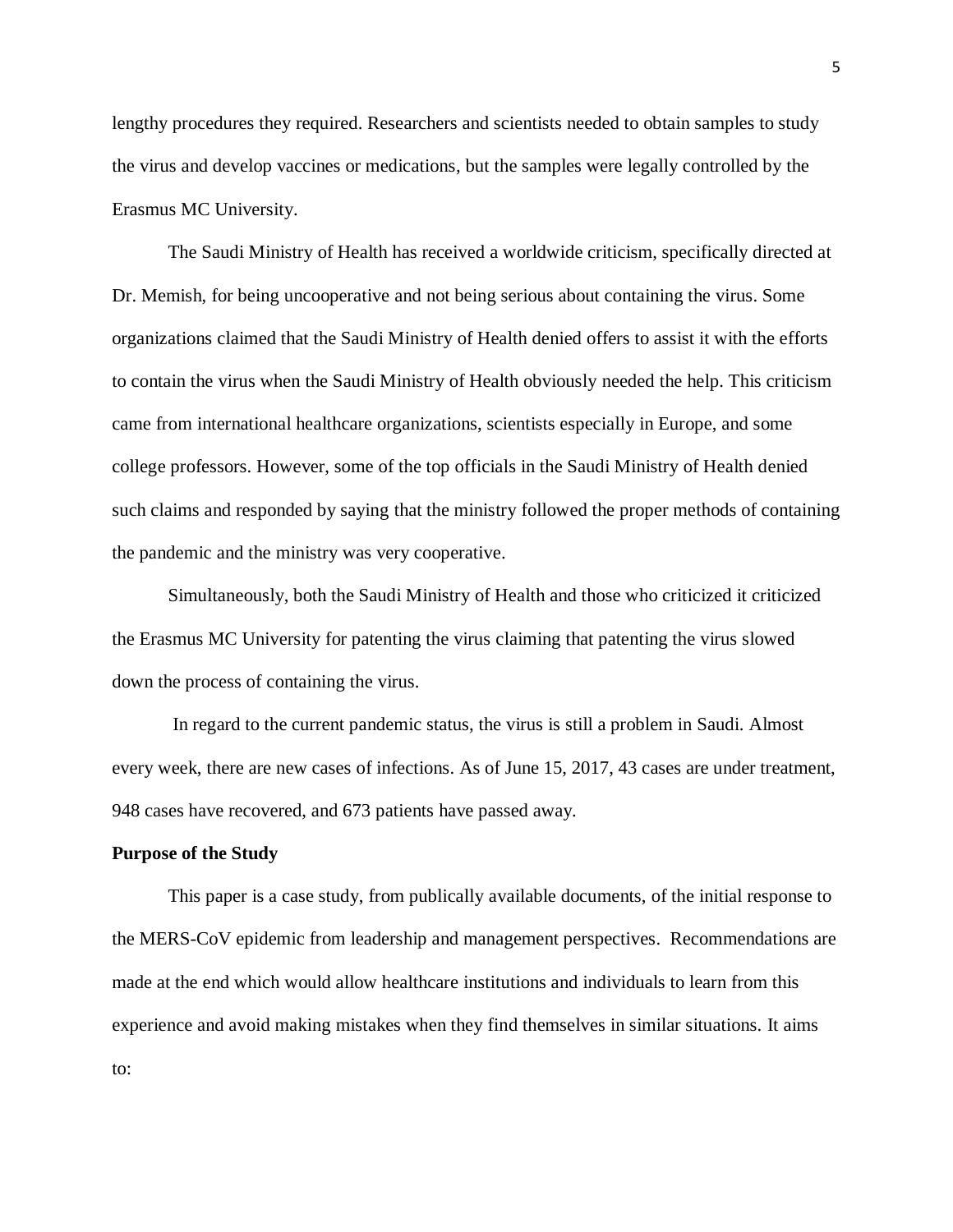- 1. Understand if there were leadership problems such as an ineffective bureaucracy, lack of communication and transparency, inflexibility, arrogance and attitude, lack of knowledge and experience, or incompetence in general. Suggestions will be made accordingly.
- 2. Analyze the first response to the virus's emergence to pinpoint where the problem(s) occurred.
- 3. Determine if Dr. Zaki, the Saudi Ministry of Health's Central Lab, and the Erasmus MC Medical University lab followed the World Health Organization's rules and guidelines. Those guidelines include the "International Health Regulations" and the "Early Warning and Response System." Both Saudi Arabia and the Netherlands are members of WHO and have agreed to its constitution.

The following data will be analyzed: academic literature and studies, comments and reports made by legitimate health organization, announcements made by the Saudi Ministry of Health, the WHO's reports, the Saudi Center for Control and Command's reports, newspaper articles, and news and interviews made by media channels such as Aljazeera.

## **Limitations and Delimitations**

A limitation to this study could be that some individuals who were involved in the efforts to counter the virus may not be willing to share information due to fear of legal issues, or fear of being held accountable for something they never said or did. Some individuals may not be able to participate because they were not authorized to speak on behalf of their organizations.

#### **Vocabulary**

Pandemic – a disease spread through the human population across a large region. ProMed – a program developed to monitor emerging diseases.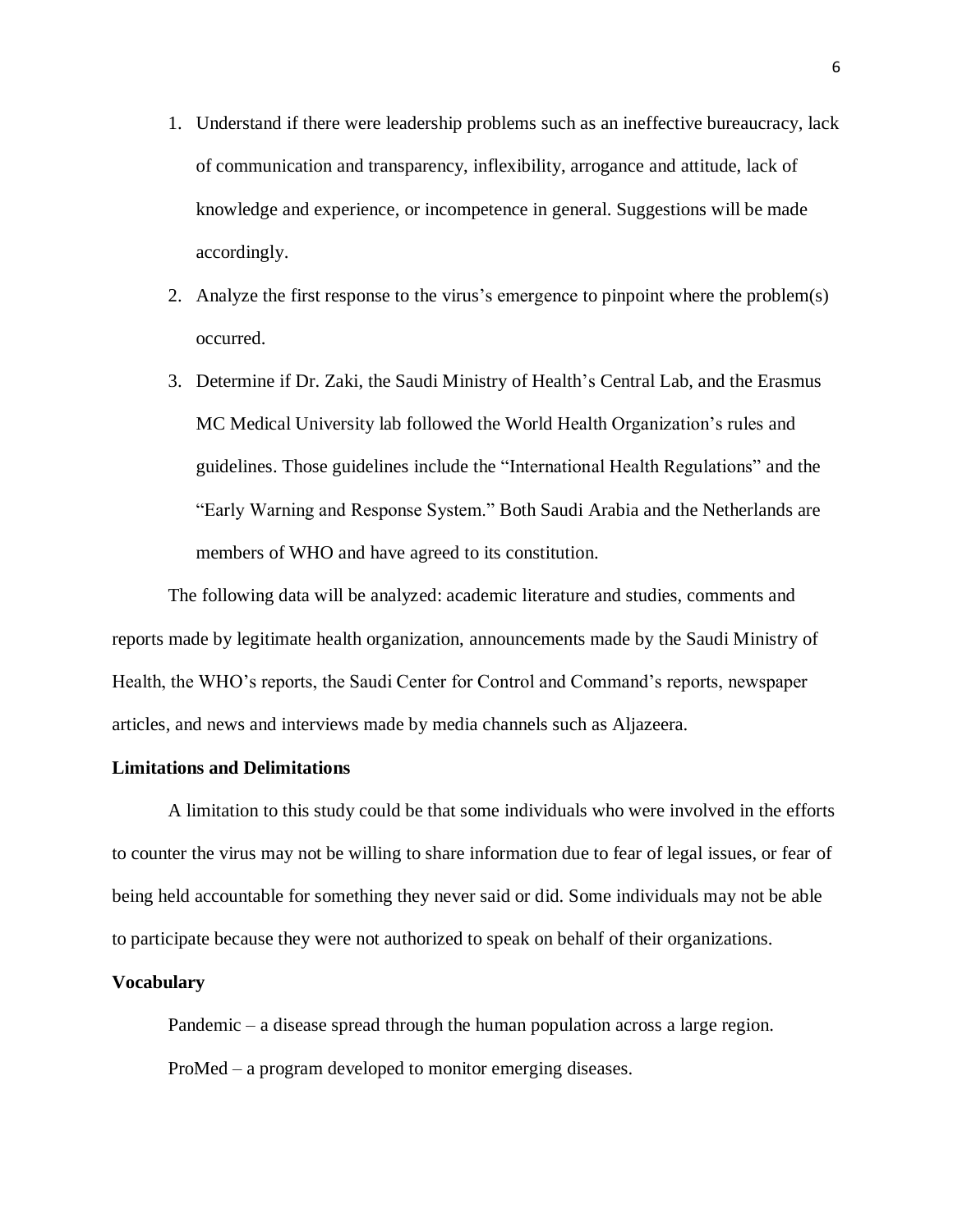Aljazeera – a Qatari news channel.

Levels of medical society: local, intermediate, and international – (these will be explained in chapters 2, 3, and 4)

## **Summary**

Chapter two will introduce the key players whether they were organizations or individuals. Chapter three will discuss the pandemic events and list them in a chronological order. Chapters four and five will discuss conclusions of the study and the author's recommendations, respectively.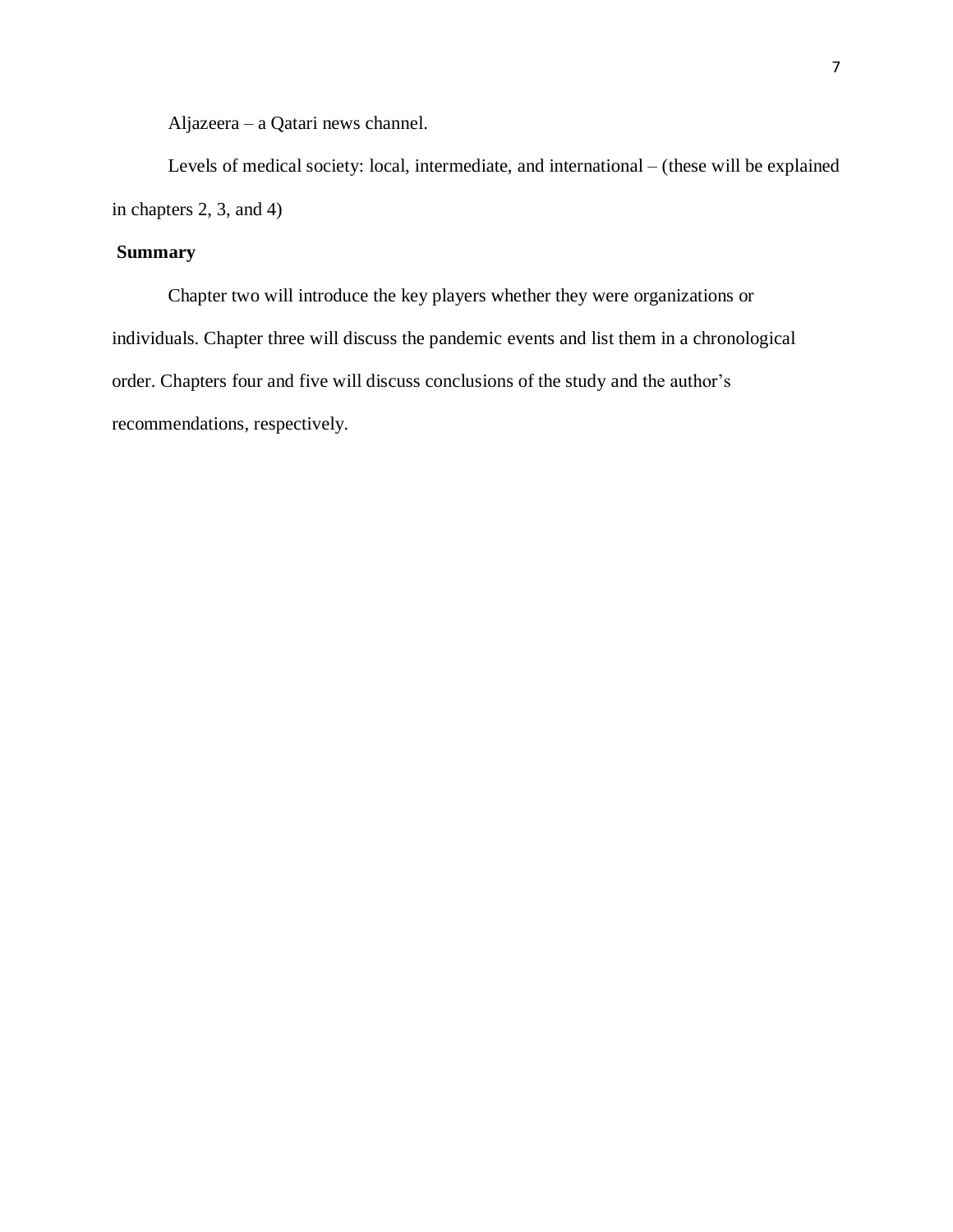#### **Chapter II: The Key Players: Organizations and People**

In order for readers to understand this case study, readers needed to know how the Saudi Ministry of Health (MOH) works, its laboratories' policies and procedures, what the World Health Organization (WHO) is and its role, the world-wide protocols that every country has to follow when they encounter new pandemics or diseases, patenting in healthcare and roles protecting discoveries**,** Dr. Ali Mohammed Zaki's role in this case study, and the former Saudi Deputy Health Minister Dr. Ziad Memish's role in this case study.

## **The Saudi Ministry of Health**

A department named the Public Health Department was established in 1925 and grew up to become the Ministry of Health in 1950. Its mission has been to train healthcare professionals and provide healthcare for the Saudi citizens nationwide. The MOH is divided into directorates, healthcare centers, hospitals, poison control centers, and the recently established Command and Control Center (CCC) in 2014.

The CCC was established in response to the MERS-CoV epidemic in 2012. According to its website, it "provides the Ministry of Health the ability and capacity to monitor developing health concerns across the Kingdom in real time and ensures that health challenges are managed with a systematic, holistic, and comprehensive approach." It publishes guidelines to citizens and healthcare professionals on how to deal with the MERS-CoV and H1N1 as well as an everyday report of current status. This center also coordinates with the Saudi central laboratories located across the nation.

#### **The Ministry's Central Lab: Policies and Procedures**

I reviewed the Saudi Ministry of Health's portal in an effort to find the policies and procedures pertaining to the private laboratories in Saudi. However, I could not find any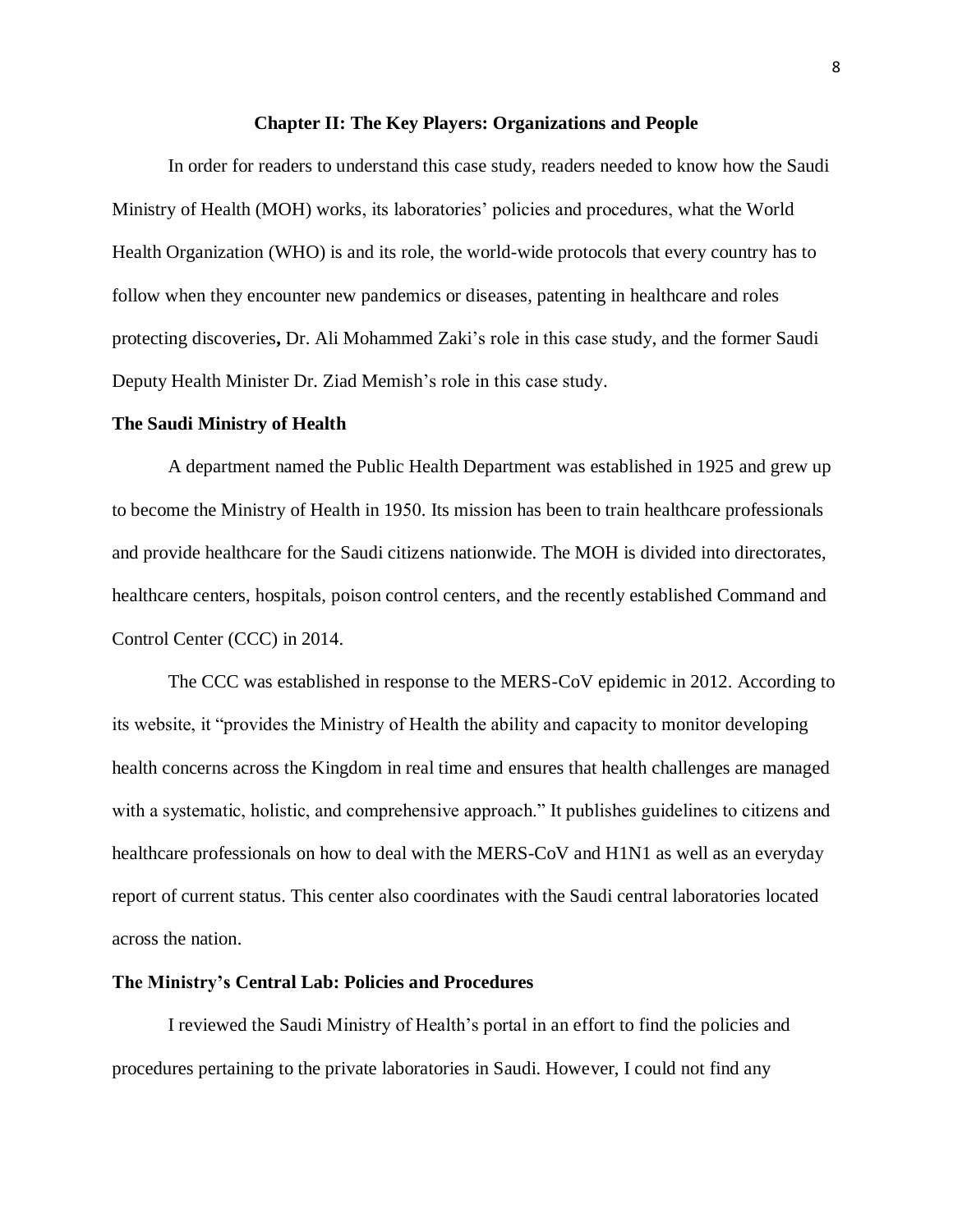document that explains their policies and procedures. I think there is a lack of communication between the Saudi Ministry of Health and its divisions from one side, and the ministry and private hospitals from another side. The confusion which happened at the beginning of the MERS-CoV virus emergence could have been the result of the lack of communication between the parties above, specifically between the Ministry and the private hospitals. Leaders need to communicate effectively and designate roles clearly.

#### **The WHO and its Role**

The World Health Organization, as the name implies, is an international organization specialized in healthcare related issues. It was founded in April 1948. Its headquarters are in Geneva, Switzerland. It connects with public health institutions in every country in order to monitor and contain epidemics as they arise. It also publishes articles about current healthcare issues and how to improve the quality of healthcare. Experts from all over the world work for WHO and many others participate in the efforts to improve the healthcare sector.

#### **The World-wide protocols to encounter pandemics/epidemics.**

The WHO developed guidelines known as the "International Health Regulations" and "Early Warning & Response System." They were written for healthcare institutions and governments to guide them on how to respond to evolving infection diseases. They also show those governments and institutions how to report, and share information and expertise in order to control infectious diseases. It collects information and rumors from ministries of health, WHO's regional offices, laboratories, academic institutions, and nongovernmental organizations.

Article Six of the International Health Regulation guideline requires all members to report suspicions of new viruses within 24 hours. It states that: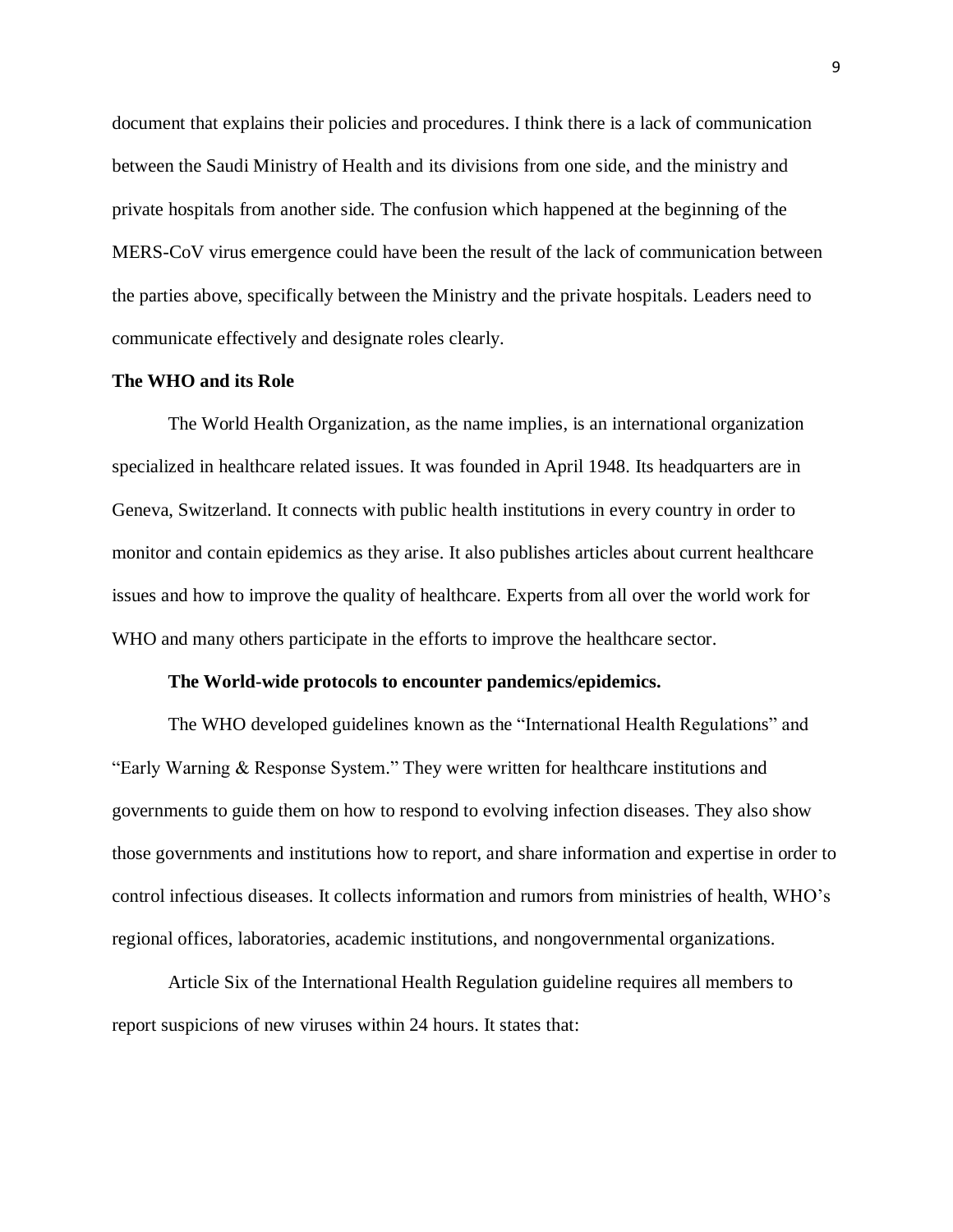Each State Party shall assess events occurring within its territory by using the decision instrument in Annex 2. Each State Party shall notify WHO, by the most efficient means of communication available, by way of the National IHR Focal Point, and within 24 hours of assessment of public health information, of all events which may constitute a public health emergency of international concern within its territory in accordance with the decision instrument, as well as any health measure implemented in response to those events. If the notification received by WHO involves the competency of the International Atomic Energy Agency (IAEA), WHO shall immediately notify the IAEA. (The World Health Organization, 2005)

In addition to the time requirements of Article Six, it also emphasizes that Central Labs should pay attention to unusual events and suspicions of contagious diseases. It states that:

[Members] to assess reported events immediately and, if found urgent, to report all essential information to the national level. For the purposes of this Annex, the criteria for urgent events include serious public health impact and/or unusual or unexpected nature with high potential for spread. (The World Health Organization, 2005)

Saudi Arabia and Netherlands are state parties to the International Health Regulations before and during the MERS-CoV virus breakdown.

#### **Microbiologist Dr. Ali Mohammed Zaki**

According to his Facebook profile, Dr. Zaki is an Egyptian Microbiologist who completed his doctoral degree in 1978. He moved to Saudi Arabia to work for Dr. Suliman Alfakeeh Hospital in Jeddah in 1993. He claimed to discover the first case of Dengue fever in Saudi in 1994. He claimed to discover the Yellow Fever in Saudi 1996. In 2005, he claimed to discover Alkhurma Fever in Saudi.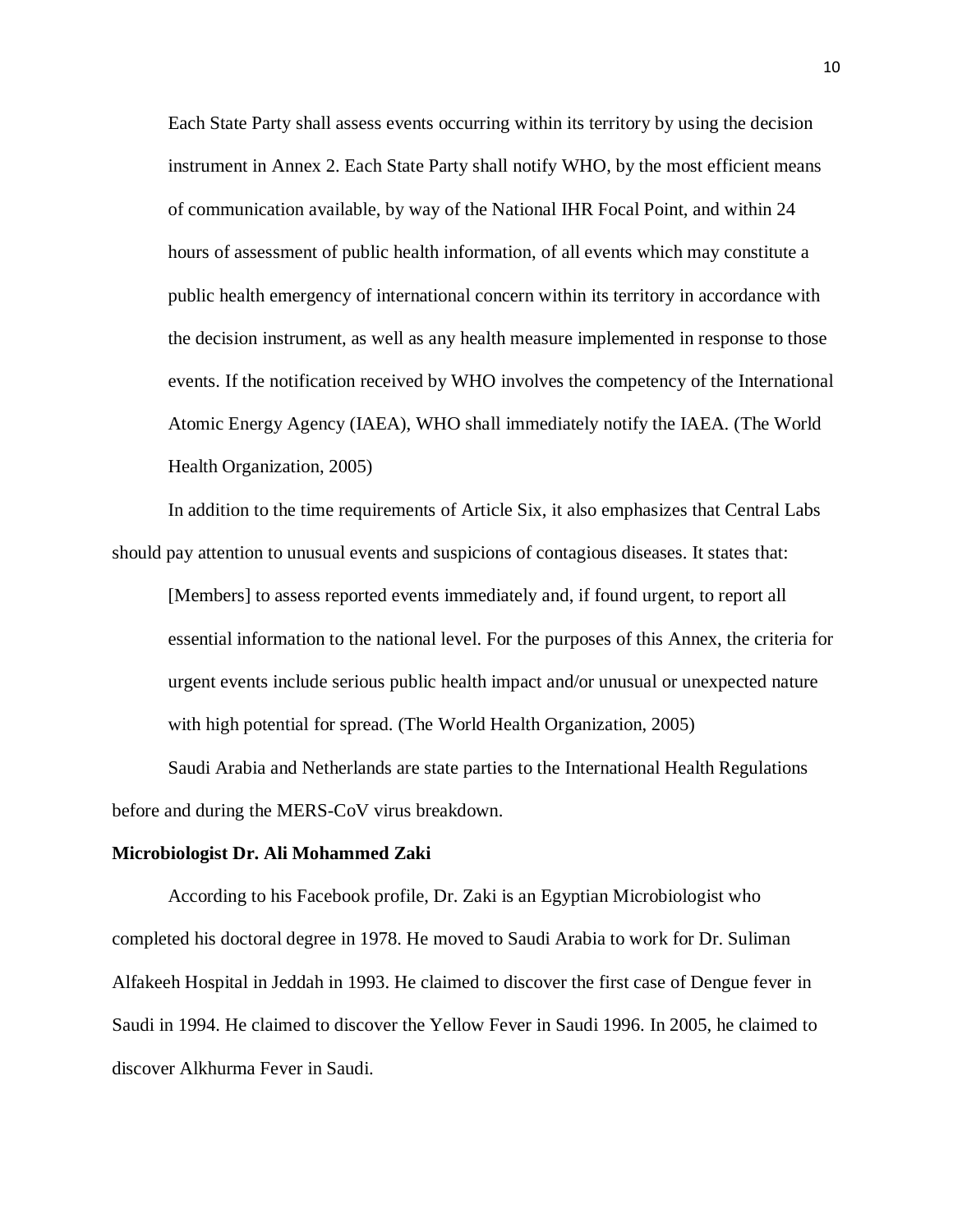In 2012, he was dismissed from the hospital and deported to Egypt due to, according to the Saudi Ministry of Health, his violation of its policies and procedures as well as putting peoples' lives at risk (Alhayder, 2013).

Dr. Zaki currently works as a professor at Ain Shams University Medical College in Cairo.

#### **The Former Saudi Deputy Health Minister Dr. Ziad Memish**

According to his profile at the WHO, Professor Memish worked as the Deputy Ministry of Health for the Public Health in Saudi Arabia. He recently was designated as the Director of the WHO Collaborating Centre for Mass Gathering Medicine. He earned his medical degree from Canada in 1987 then passed three different American boards. In 1991 and 1992, his received a Fellowship from the Royal College of Physicians and Surgeons in Internal Medicine and Infectious Diseases. He is also a Fellow of four American healthcare organizations. He published more than 250 peer reviewed papers and participated in many journals and medical societies.

The reason why Dr. Memish was being mentioned here is because he was the spokesperson of the Saudi Ministry of Health. He was involved from the beginning of the discovery of the virus until the Saudi Ministry of Health decided to replace him sometime in April or June 2014.

## **Erasmus MC University Lab**

The lab is a branch of the Erasmus University Medical Center. It is based in Rotterdam, Netherlands. Microbiologists around the world send samples to the lab to help them identify viruses.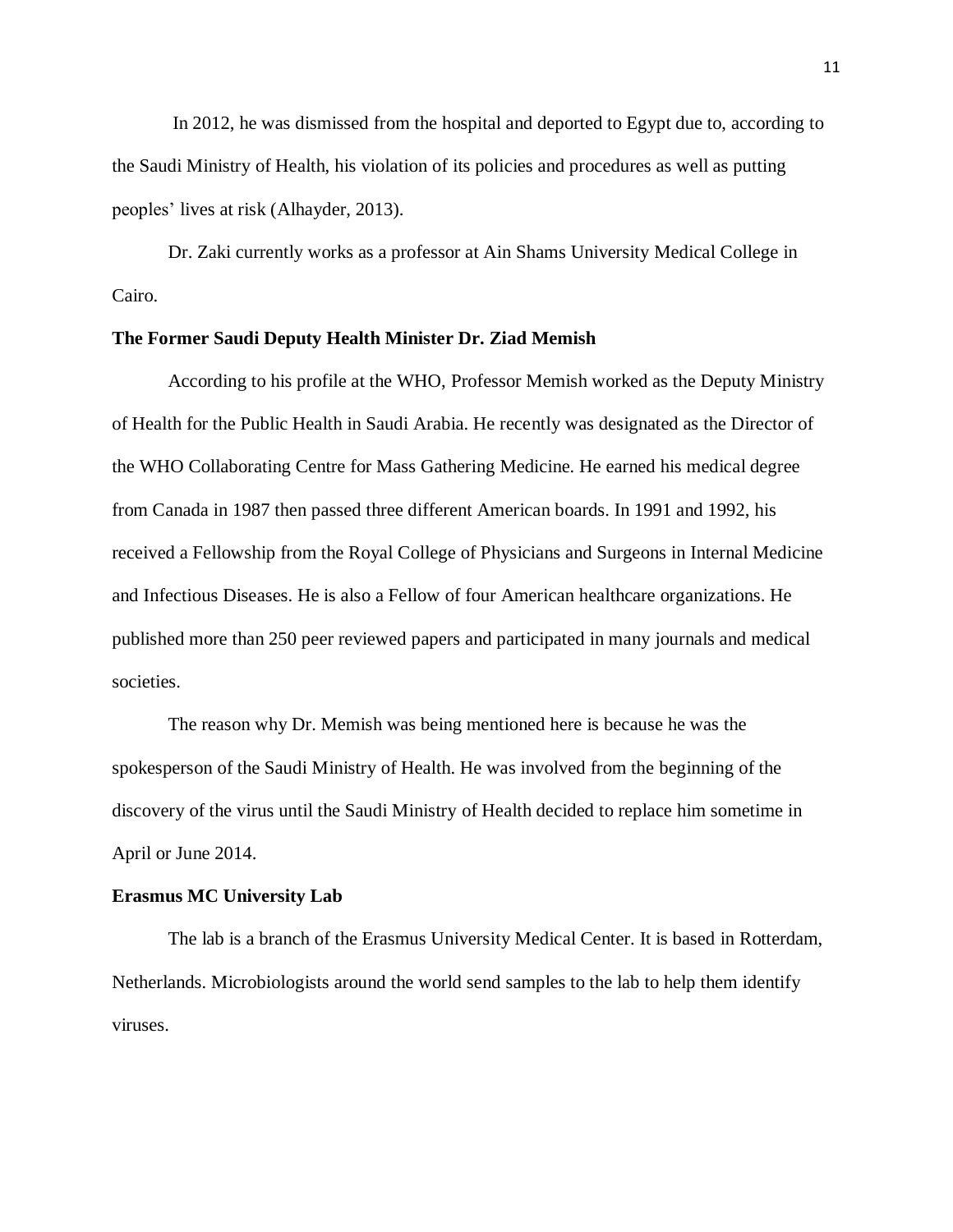## **Chapter III: The Events in a Chronological Order**

I analyzed the following materials:

# **April 11, 2013, and May 11, 2013: The First and Second Interviews with Dr. Zaki (ONtv, 2014)**

After Dr. Zaki's termination, an Egyptian TV channel known as ONtv, and a Saudi TV

channel known as Rotana both interviewed Dr. Zaki. There interviews were then made available

to the public on YouTube. In those interviews, Dr. Zaki put the events of the virus's discovery in

a chronological order as follows (Table 1):

Table 1

|  | Dr. Zaki's Understanding of the Chronology of Events |  |  |
|--|------------------------------------------------------|--|--|
|  |                                                      |  |  |

| Days in        | <b>Events</b>                                                                         | <b>Dates</b>   |
|----------------|---------------------------------------------------------------------------------------|----------------|
| <b>Numbers</b> |                                                                                       |                |
| Day 1          | Patient admitted to the emergency room due to pneumonia.                              | June 13, 2012  |
| Day 3          | Patient suffered from renal failure.                                                  | June 15        |
| From day       | - Dr. Zaki received a sputum sample from the patient's primary                        | June 16 to     |
| 4 to day       | doctor and, at the same time, sent another sample to the Saudi                        | July 14        |
| 31             | Ministry of Health's laboratory along with a report explaining the<br>patient's case. |                |
|                | - He tested his sample several times for Paramyxovirus and other                      |                |
|                | viruses affecting the respiratory system. All results were negative.                  |                |
|                | He continued his experiments though.                                                  |                |
|                | - The sample sent to the Saudi Ministry of Health's Central lab came                  |                |
|                | back within two days. It was tested for Swine Flu only. The result                    |                |
|                | was negative.                                                                         |                |
|                | - On day 11 (June $24th$ ), the patient died.                                         |                |
| Day 32         | Dr. Zaki contacted and sent a sample to the Erasmus MC University's                   | July 15        |
|                | lab in Netherland. Dr. Zaki discussed the case with the lab top                       |                |
|                | scientist, but the lab technicians were on vacation until August 1 <sup>st</sup> .    |                |
| From           | Dr. Zaki continued testing the sample. He spent the next 16 days                      | From July 15   |
| day 33 to      | testing the sample until he found that it was a virus that belonged to                | to July $31st$ |
| day 48         | the Coronavirus family. He suspected that it was a new type of                        |                |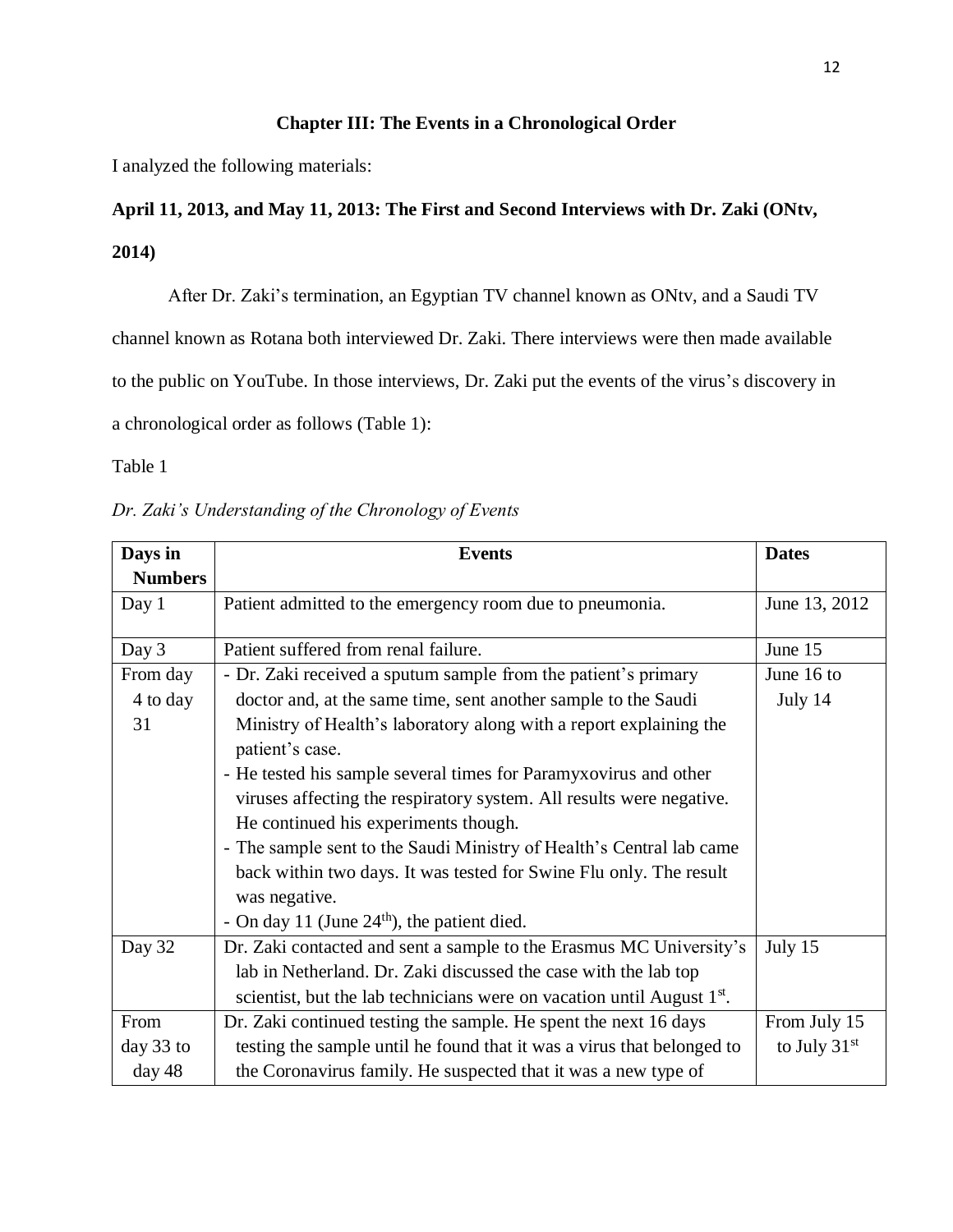|           | Coronavirus. Immediately, he sent an email to the Netherland lab      |                  |
|-----------|-----------------------------------------------------------------------|------------------|
|           | updating it with his new findings.                                    |                  |
| From day  | The Netherland lab sent part of the virus sequence to Dr. Zaki.       | From August      |
| 49 to day | Together, they constructed a virus family tree, which led the lab to  | $1st$ to August  |
| 55        | conclude that the virus was in fact a new Coronavirus.                | 7 <sup>th</sup>  |
| Day 96    | Dr. Zaki sent to ProMED a request to alert all microbiologists around | September 15     |
|           | the world of the new virus.                                           |                  |
| Day $101$ | Dr. Zaki's request was approved and therefore the alert was           | September        |
|           | published.                                                            | 20 <sup>th</sup> |

Based on Table 1, it is clear there were three mistakes made, one by microbiologist Dr. Zaki, the second by the microbiologists at the Saudi Ministry of Health's Central Lab, and the third by Erasmus MC University lab. First, on the local community level (the hospital Dr. Zaki worked at,) Dr. Zaki failed to report the suspicion of the new deadly virus to the MOH or to the WHO within 24 hours, as the rules required. In fact, after he and the Erasmus MC University Lab successfully identified the virus, he waited for 45 days to inform them (from August  $7<sup>th</sup>$  to September  $20<sup>th</sup>$ ). Second, on the intermediate community level (Microbiologist in Saudi,) the microbiologists at Saudi Arabia's Ministry of Health's Central lab were supposed to seek help from the international experts to assist them in the process of identifying the virus, as the rules required. Unfortunately, this never happened. They should have reported the case to the international community because of its "unusual or unexpected nature." Instead of following the rules, the microbiologists at the Saudi Arabia's Ministry of Health's Central Lab tested the sample for H1N1 only and sent a report to Dr. Zaki with their finding. The third mistake was made by the Erasmus MC University lab. After identifying the virus, it kept the information secret from the international community. From August  $7<sup>th</sup>$  until September 15<sup>th</sup> when Dr. Zaki published his alert in ProMED, the Erasmus MC University lab had kept this information secret in a move that was considered by the international community as unethical and immoral. Adding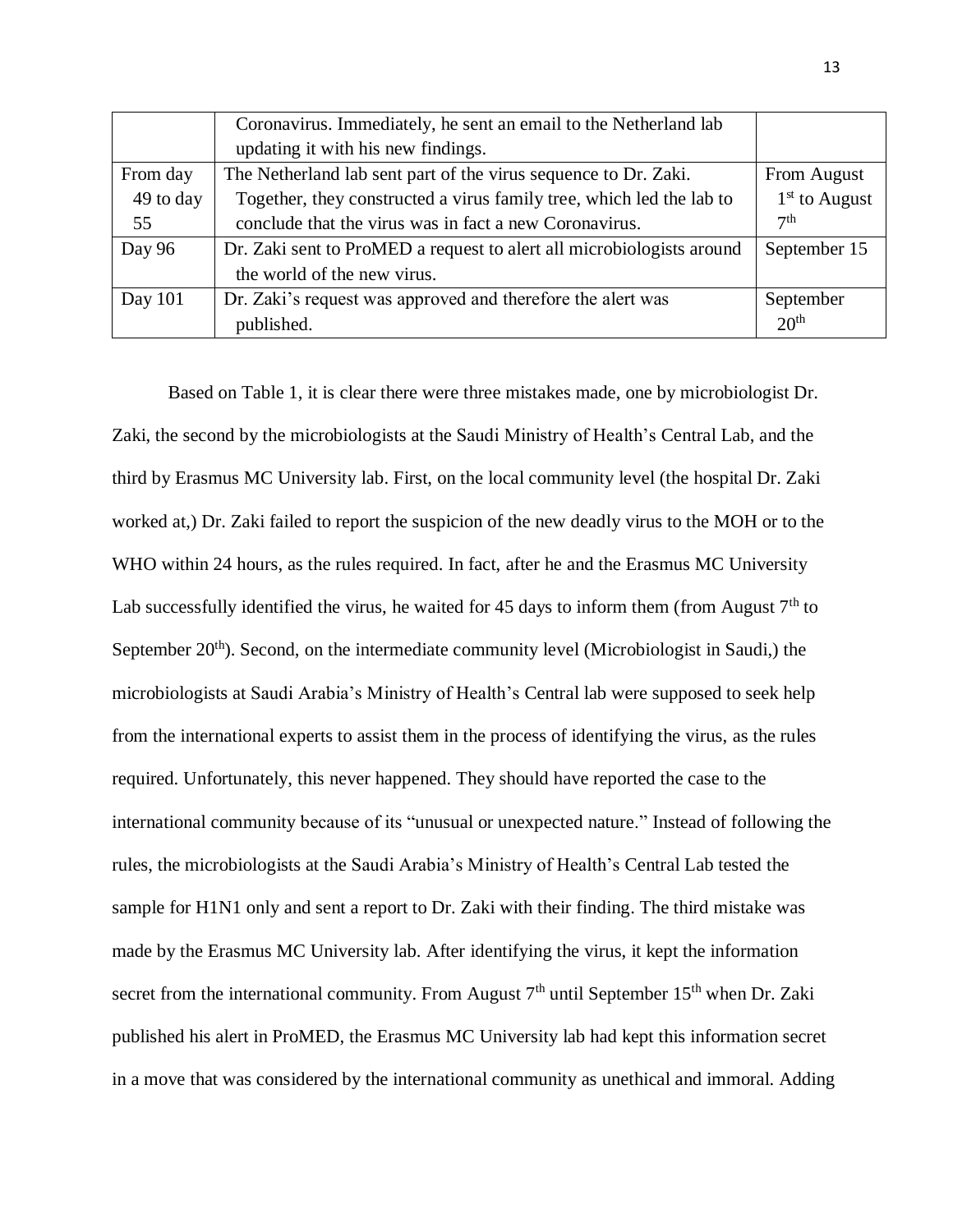insult to the injury, it moved to patent the virus. Scientists are now required to sign a legal agreement with the lab in order to work on the virus. This process costs time, effort, and money as well as a delay in the process of developing a cure. The Erasmus MC University lab claimed that it was bind by the agreement with Dr. Zaki. The agreement mandated that the lab never disclose information about the sample unless Dr. Zaki's allowed it to do so (Inside Story, 2013).

This incident showed a lack of communication, which in turn led to confusion in the healthcare community as well as a patenting conflict between the Saudi Ministry of Health and the Erasmus Medical Center. The confusion can be seen in many statements made by Dr. Zaki, the Saudi Ministry of Health, the Erasmus Medical Center, and the WHO.

In the first interview, Dr. Zaki made a statement that contradicted another statement made in another interview. The statement was about the reason for his termination. Dr. Zaki stated that "[He] named the virus: Human Coronavirus KSA 1… and of course there was a problem with that.. because the [the Saudi officials] said that they didn't want to have any relation[ship] with the virus.. or their name to be associated with it" (ONtb, 2013). Using "KSA" in the name of the virus is a reference to the Kingdom of Saudi Arabia.

Contrary to what Dr. Zaki stated in his first interview, in the second interview he stated that "he sent [the new findings] to ProMed and of course that annoyed the Saudi Ministry of Health.. this of course annoyed some individuals whom always had personal interests in this subject" (Yahalashow, 2013)**.** Again, in the first statement, he claimed that the Saudi officials were not interested in the virus. In the second statement, he claimed they were interested. However, announcements from the Ministry of Health showed that the Ministry was interested. In fact, the top management was outraged when Dr. Zaki handed the virus to the Erasmus MC University Lab (Alhayder, 2013).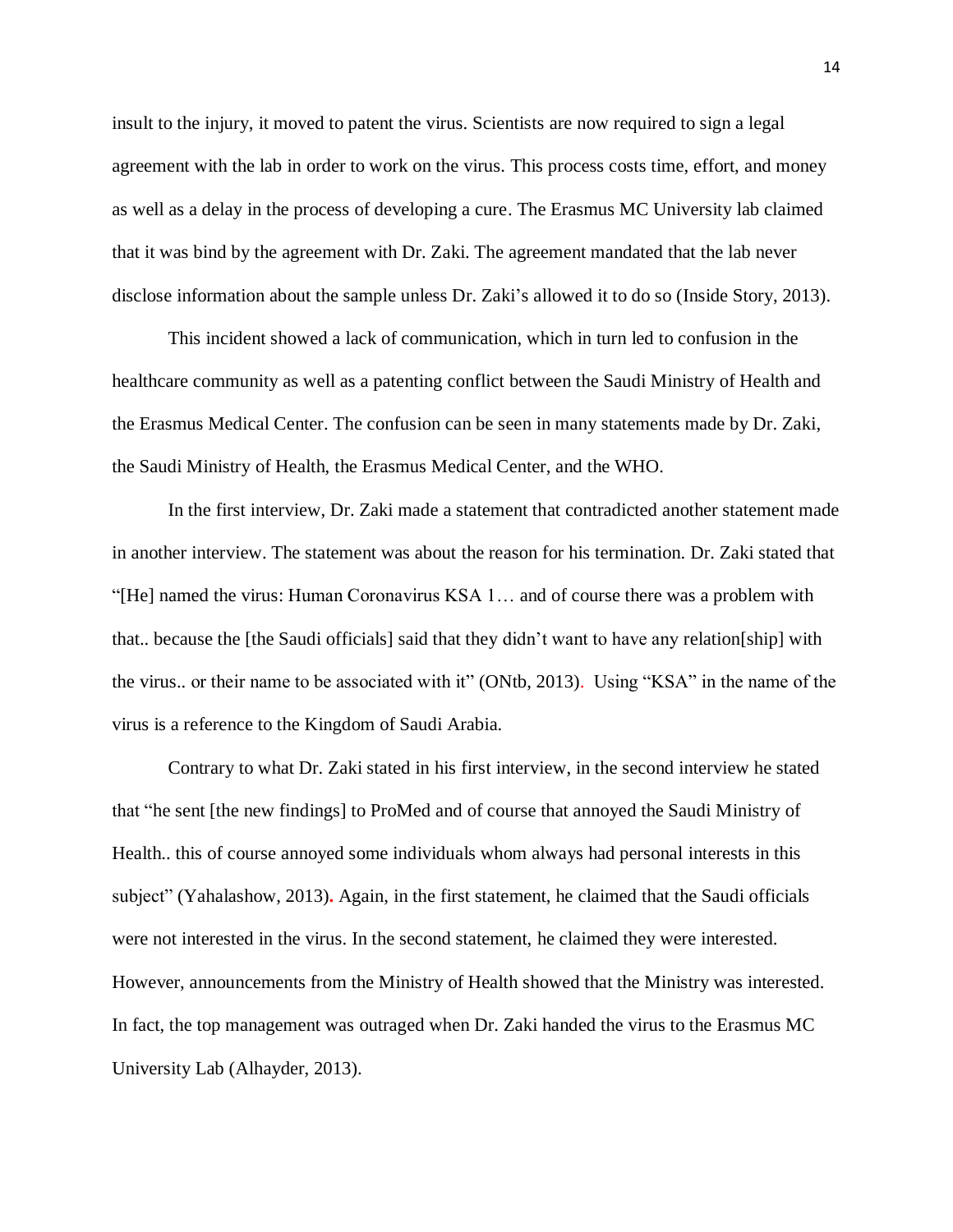To conclude this part of the analysis, Dr. Zaki failed to inform the Saudi Ministry of Health or the WHO as soon as he knew about this new Coronavirus. The microbiologists at the Saudi Central Lab failed to seek help from the international community. The Erasmus MC University lab failed to inform the international community about the virus as soon as it knew. All of these mistakes may have contributed to the increase in the infection cases from that moment and after.

It worth to mention that, for the microbiologists' failure to seek help from the international community, there is no evidence that Dr. Zaki sent a sample to the Saudi Central Lab because the Saudi officials never made a statement about this particular incident. Here we just assume he did.

#### **(May 22, 2013): The Saudi Ministry of Health's Response to Dr. Zaki's Claims**

The Saudi Ministry of Health responded to Dr. Zaki's TV claims and accusations by claiming that he violated several of its policies and regulations including sending "sensitive laboratory samples" to an outside institution without obtaining approval from the Ministry (Alhayder, 2013). The Ministry claimed that Dr. Zaki was aware of those policies and regulations. In addition, the Ministry claimed that Dr. Zaki violated the medical code of ethics. Moreover, it claimed that:

[Dr. Zaki] hid information for two months and put the society in danger for the sake of his personal interests... he isolated the virus in a way that was not permitted... in a lab that did not meet the safety and standards for such tests..; [this also] put employees and patients' lives in danger. (Reuters, 2014)

It is worth mentioning here that Dr. Zaki indeed mentioned that his lab was small, basic, and was not equipped with advanced technologies (Yahalashow, 2013)**.**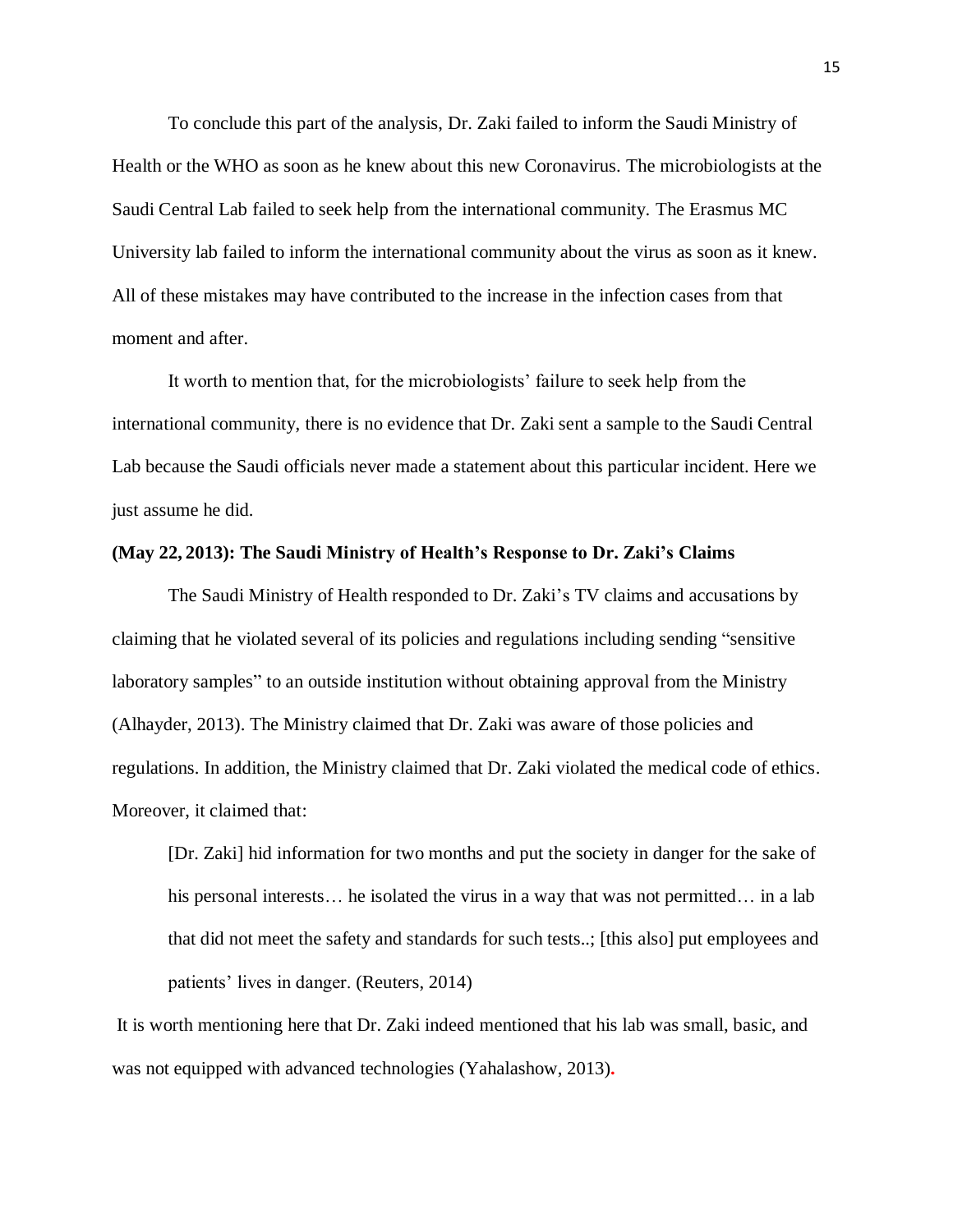In regards to who owns the virus, the Ministry claimed that "Dr. Zaki handed the discovery to the Erasmus MC University Lab..[therefore].. the Ministry too lost its patenting right and was prevented from taking advantage of this opportunity to conduct research on the virus" (Alhayder, 2013)

Concerning who discovered the virus first, the Ministry claimed that the Erasmus MC University lab recommended that Dr. Zaki run the Coronavirus test when he called the lab in July 15th (Alhayder, 2013). Therefore, the Erasmus MC University Lab was the one who actually discovered the virus, not Dr. Zaki.

A finding of this report is, Dr. Zaki violated at least one of the Ministry's policy and procedures, and/or the code of medical practice.

#### **(May 2, 2014): Dr. Zaki's Third Interview with the Egyptian Channel AlHayah**

In a third interview, Dr. Zaki was interviewed by the Egyptian TV channel called 'AlHayah' (AlHayah, 2014)**.** In this interview, the host asked Dr. Zaki to justify his move to inform the international community about this new discovery before the Saudi Ministry of Health. Dr. Zaki's response was that he had already informed the Saudi Ministry of Health. That was reflected in the fact that he sent a sputum sample to the Saudi Ministry of Health as soon as he received one from the patient's primary doctor (June 16 to July 14.) It is then assumed that Dr. Zaki considered sending a sample to the Ministry and receiving a report back from it as sufficient and no further communication was necessary. This is another miscommunication from Dr. Zaki. He should not confuse sending the sample with reporting the new virus. They are totally different things.

# **(June 3, 2014) Reuters' report: Saudi Arabia sacks minister criticized over handling of MERS**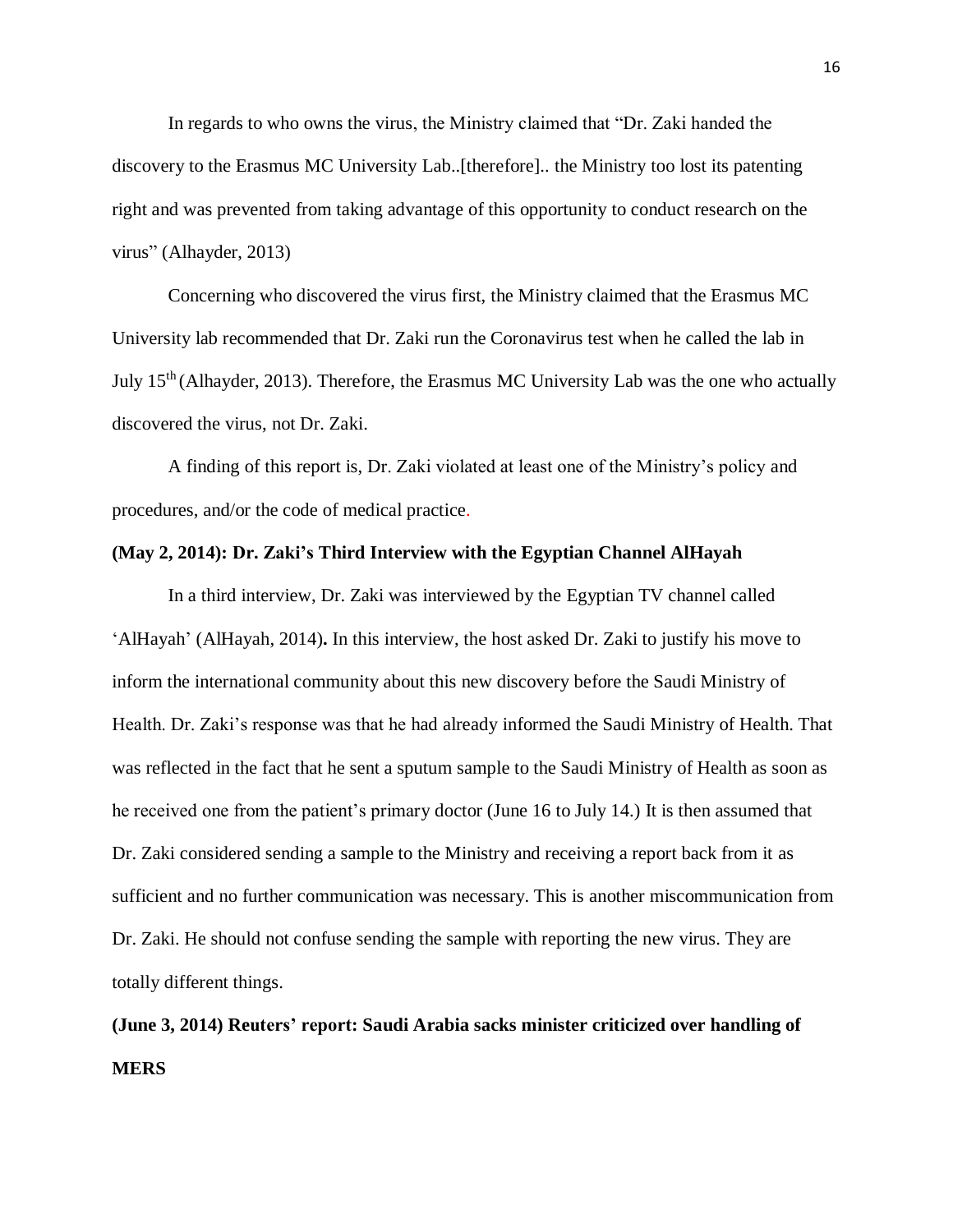In the Reuters report, a form of journalistic reporting, the writers referenced comments made by international scientists in their attempt to expose the story behind the initial reporting of the MERS virus (Reuters, 2014). The international scientists contacted, criticized Dr. Memish by name**.** He was a key figure in the efforts to contain the spread of the virus and he was known for "[his] reluctance to collaborate with some specialist laboratories around the world offering help investigate the possible source of MERS and explore how it spreads" (Reuters, 2014). WHO and the U.S. Centers for Disease Control and Prevention, University of Columbia and Ecohealth Alliance described the Saudi's performance as a "lack of urgency." The criticism continued by claiming that

….the rising number of infections and death could have been stopped well within the two years since MERS first emerged — and would have been if Saudi authorities had been more open to outside help offered by specialist teams around the world with the technology, know-how and will to conduct scientific studies. (Reuters, 2014)

Dr. Memish responded to the above allegation in his statement to Reuter on May 22. He claimed that his Ministry was very cooperative with scientists and experts around the world.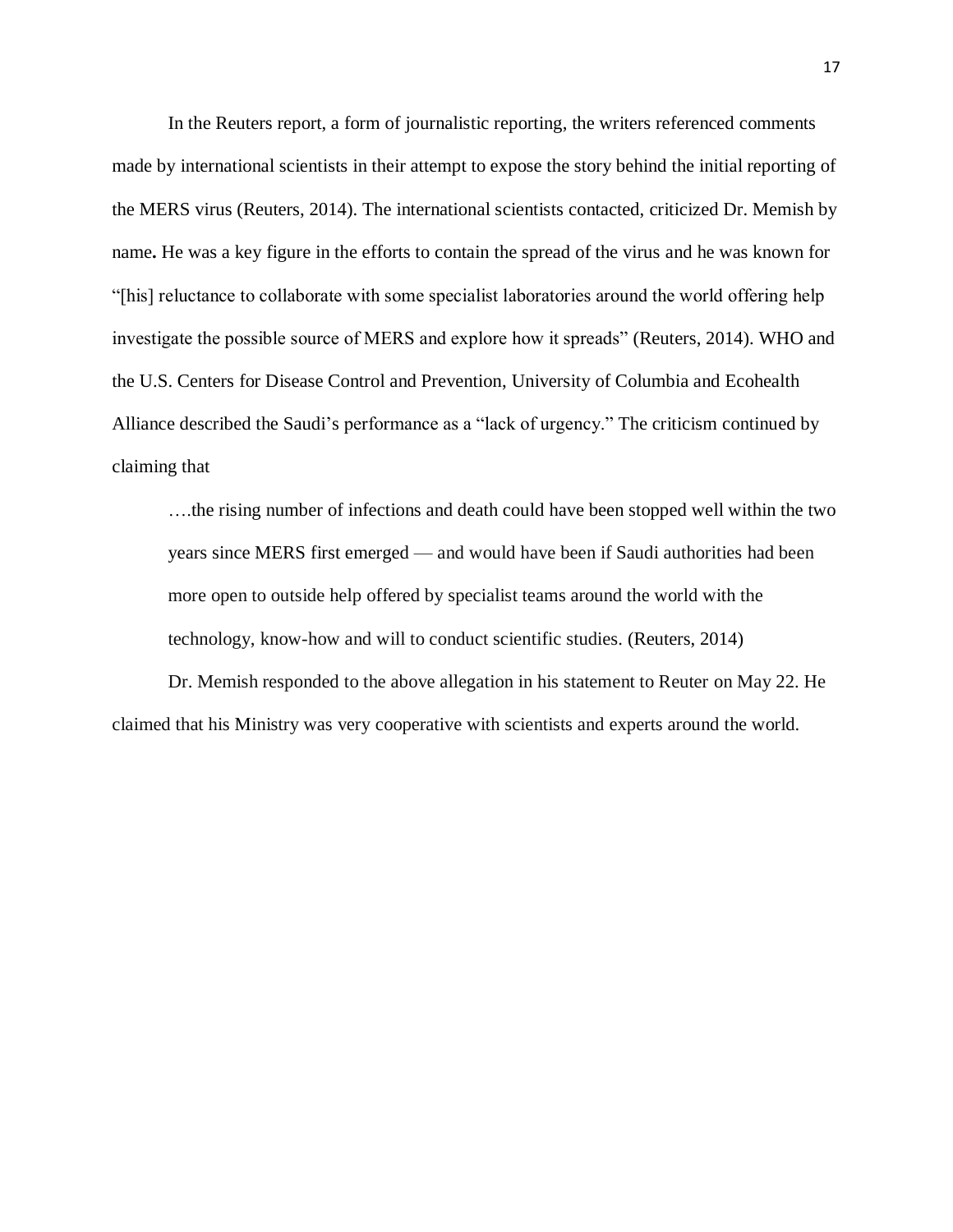#### **Chapter IV: Conclusion**

#### **My advice to the Erasmus MC University lab**

Viruses are, like any other creatures, exist in nature. Owning these creatures, or preventing or restricting other peoples' ability to work on/with these creatures is an improper practice. The Erasmus MC University lab claimed that patenting the virus did not prevent or restrict others' ability to work on the virus; and this was a false claim. Its agreement includes safety and rules for any potential monetary gains that might come out as a result of scientists developing vaccines. After it patented the virus, scientist now are required to sign an agreement with the Erasmus MC University lab (Inside Story, 2014). Scientists now, to protect themselves from law suits, have to consult with lawyers before signing the agreement. This by itself is a preventions and restriction. I recommend to the scientific community to take legal actions against the Erasmus MC University lab in order to deter it from preventing or restricting others' ability to work with things that exist in nature.

In addition, I recommend that the Erasmus MC University lab to re-review the medical ethics. There shall be no agreement between the lab and customers which will keep information secret if these information are at a potential risk to living being. In addition to the medical ethics, legally, the Netherland is a state party at WHO and agreed to report information about new viruses within 24 hours. Therefore, I recommend that the WHO takes steps to ensure that the Erasmus MC University lab understands the content of the agreement.

#### **My advice to Dr. Zaki**

Dr. Zaki needs to review and comply with the safety rules the WHO published. Putting other coworkers and patients' lives at risk for the sake of taking credit for a discovery is unacceptable and unethical.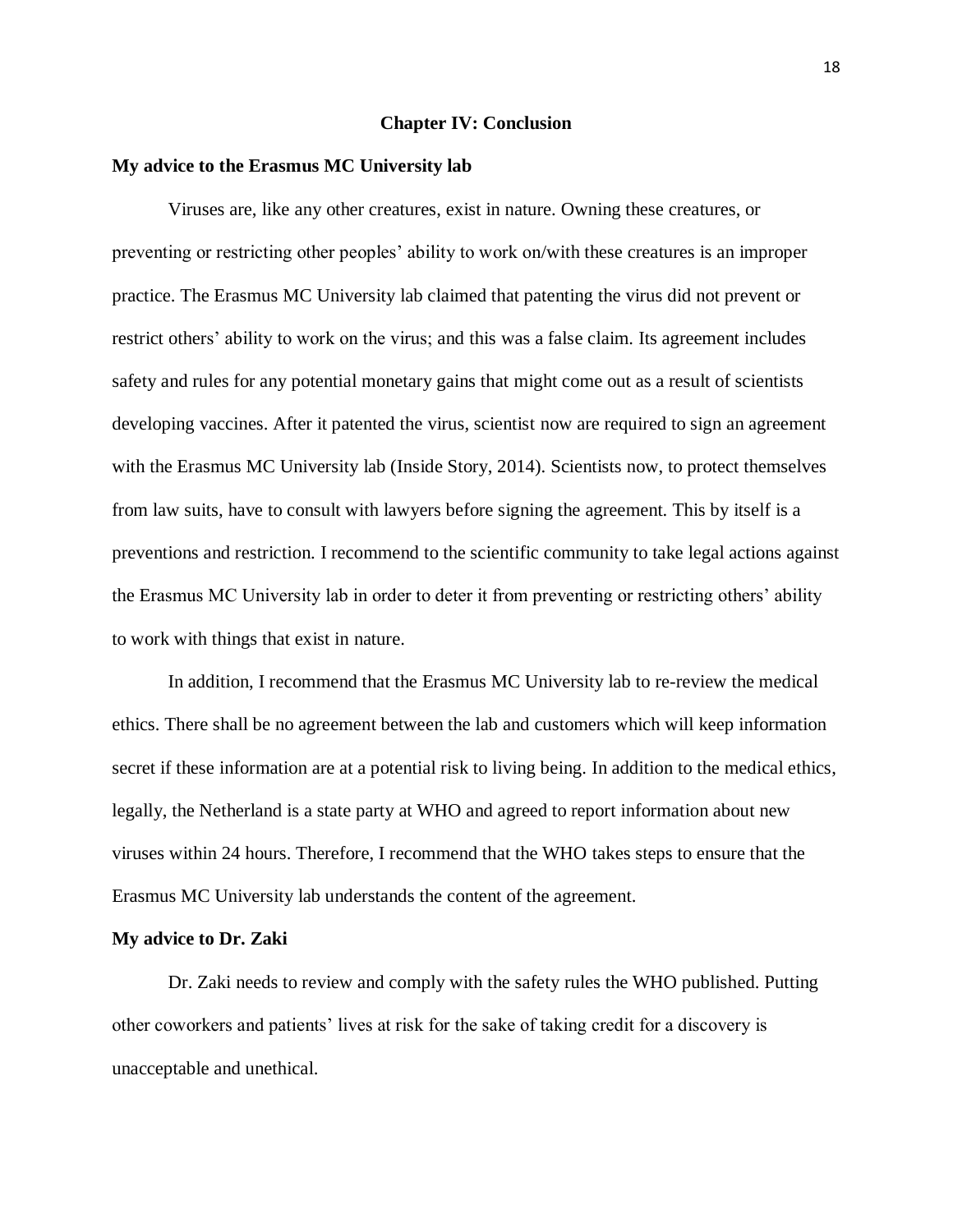#### **My advice to the Saudi Ministry of Health**

It is clear that there are both procedures and leadership practices that need to be changed for the Saudi Ministry of Health to function well during crisis. I believe the Saudi Ministry of Health needs to develop an emergency response plan for the reporting and communication of new viruses. In addition, it needs to be more transparent regarding its policies and procedures. The important challenge for this emergency response plan is for microbiologists at local hospitals and the Central Lab need to communicate properly and follow the MOH and the WHO rules. I highly recommend that the MOH train all microbiologists at local hospitals and the Central Lab on how to communicate properly. These microbiologists should also be made aware of the rules pertaining to reporting suspicions of new viruses to the MOH and the WHO in a timely manner. For this purpose, I have developed a "Strategic Communication Plan." This communication plan has goals, objectives, a targeted audience, key messages, strategies and tactics, and accountability measures.

#### **Communication Plan for the Saudi Ministry of Health**

#### **Goals.**

- 1- All microbiologists at Saudi hospitals and the Central Lab are to follow the virus reporting rules of the Saudi Ministry of Health and the World Health Organization.
- 2- To make the virus reporting rules accessible through the Saudi Ministry of Health's and the Control and Command Center's websites.

#### **Objectives.**

1. Form a taskforce that will assume responsibility for this project. The taskforce should include members from the Saudi Ministry of Health, Central Lab, Command and Control Center, and the World Health Organization.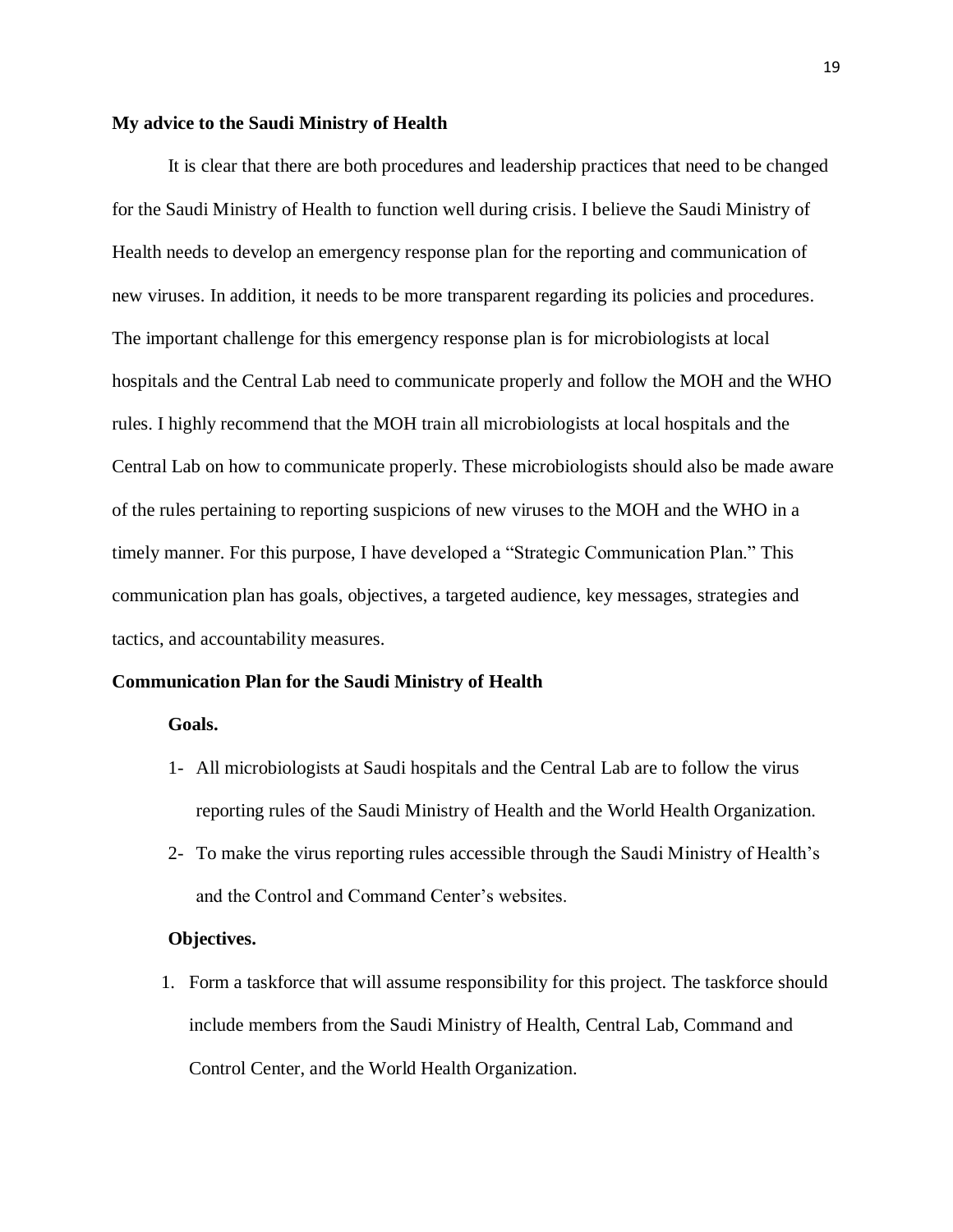- 2. Train all microbiologists at Saudi hospitals and the MOH Central Lab on how to communicate properly and understand the virus reporting rules.
- 3. Make the virus reporting rules accessible through the Saudi Ministry of Health's and the Control and Command Center's websites.

#### **Targeted audience.**

#### *Primary audience.*

All microbiologists in the Saudi healthcare system.

#### *Additional stakeholders.*

WHO, lab technicians, and IT staff at the Saudi Ministry of Health and local hospitals.

#### **Key messages.**

#### *To microbiologist at local hospitals.*

You are the frontline of the fight against new viruses. Therefore, you need to be aware of and follow the virus reporting rules recommended by the Ministry of Health and the World Health Organization. You should be able to recognize new viruses quickly. If you are unable to identify which virus your patients have, you need to report that to the MOH Central Lab immediately. You need to follow up your request for help if the Central Lab does not respond to your request for help. For instance, if you send a sample to the Central lab requesting help with identifying which virus your patient has but the Central Lab test fails to identify it or takes time longer than 48 hours, you need to make it clear to the microbiologist at the Central Lab that requesting help from the WHO is the proper next step to make. Communication should be clear, direct, and conducted in a timely fashion.

### *To microbiologist at the Central lab:*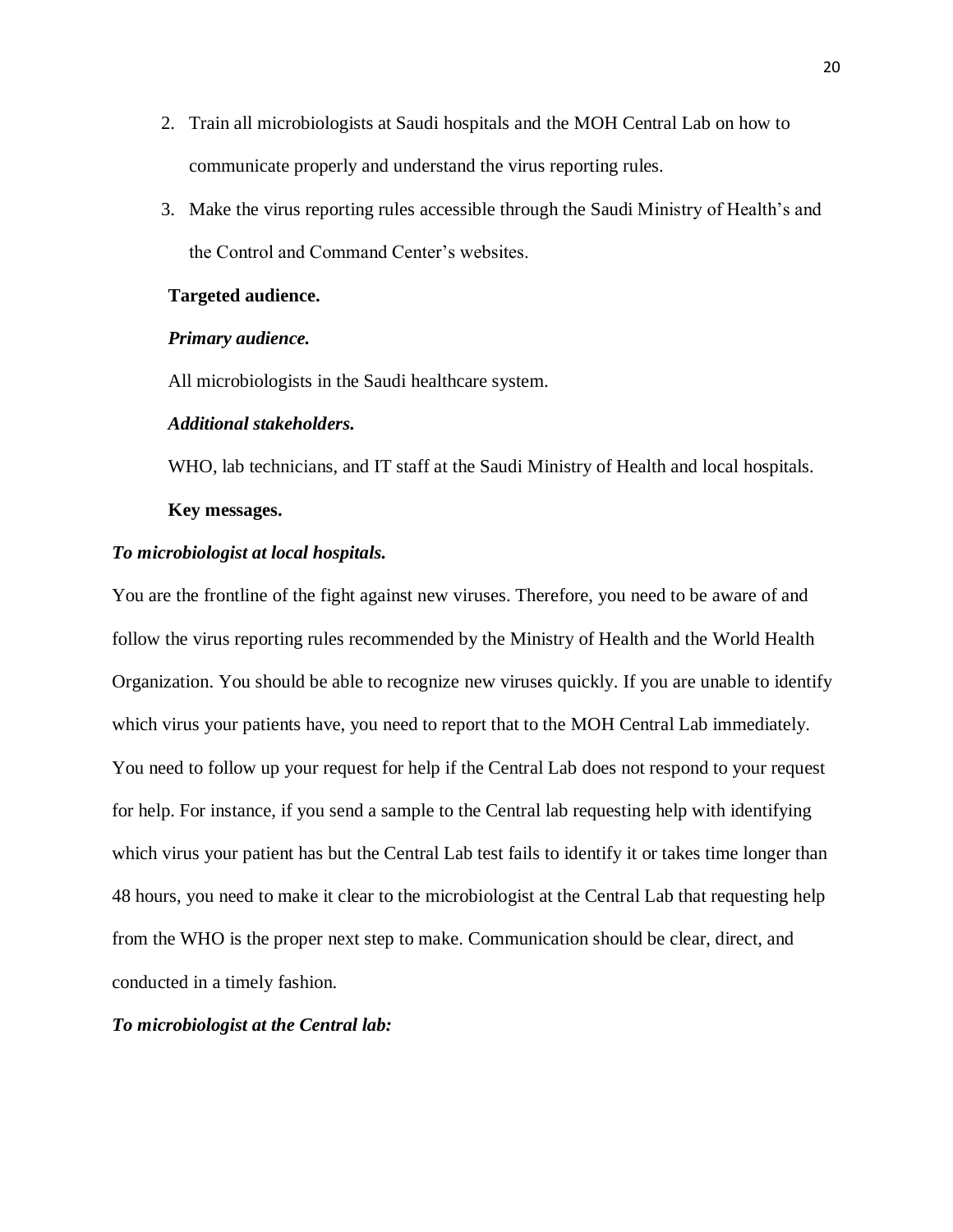As the MOH and WHO rules state, it is your responsibility to communicate with the international community (WHO and ProMed) if you are unable to identify a virus sent to you for identification. It is your responsibility to do so because you are in the intermediate community level. The intermediate community level is responsible to assist local hospitals identify unknown viruses and communicate with the international community if it suspects new viruses.

#### *To officials at the Saudi Ministry of Health.*

You need to ensure that the virus reporting rules are followed by every microbiologist at local hospitals and the Central Lab. Your website needs to designate a section for these rules**;** explaining the rules and how to follow them in detail. In addition, you need to ensure that microbiologists at local hospitals and the Central Lab coordinate and communicate with each other properly. Furthermore, you need to ensure that every party knows its responsibility and how to seek help if they are unsure what to do.

#### **Strategies and tactics.**

To achieve Objective #1, each member of the taskforce needs to be familiar with the virus reporting rules, have the knowledge of the Saudi healthcare system, and be experts of communication skills. In addition, the members need to be given permission from the highest authority to use the Saudi Ministry of Health's assets and resources to accomplish their goals of training all Saudi microbiologists, ensuring they follow the rules, and update the Ministry's website.

To achieve Objective #2, microbiologists need to be open for change and learn about the proper method to encounter and officially report possible epidemics. They need to cooperate with the taskforce. It is highly recommended that the taskforce conduct their meetings at the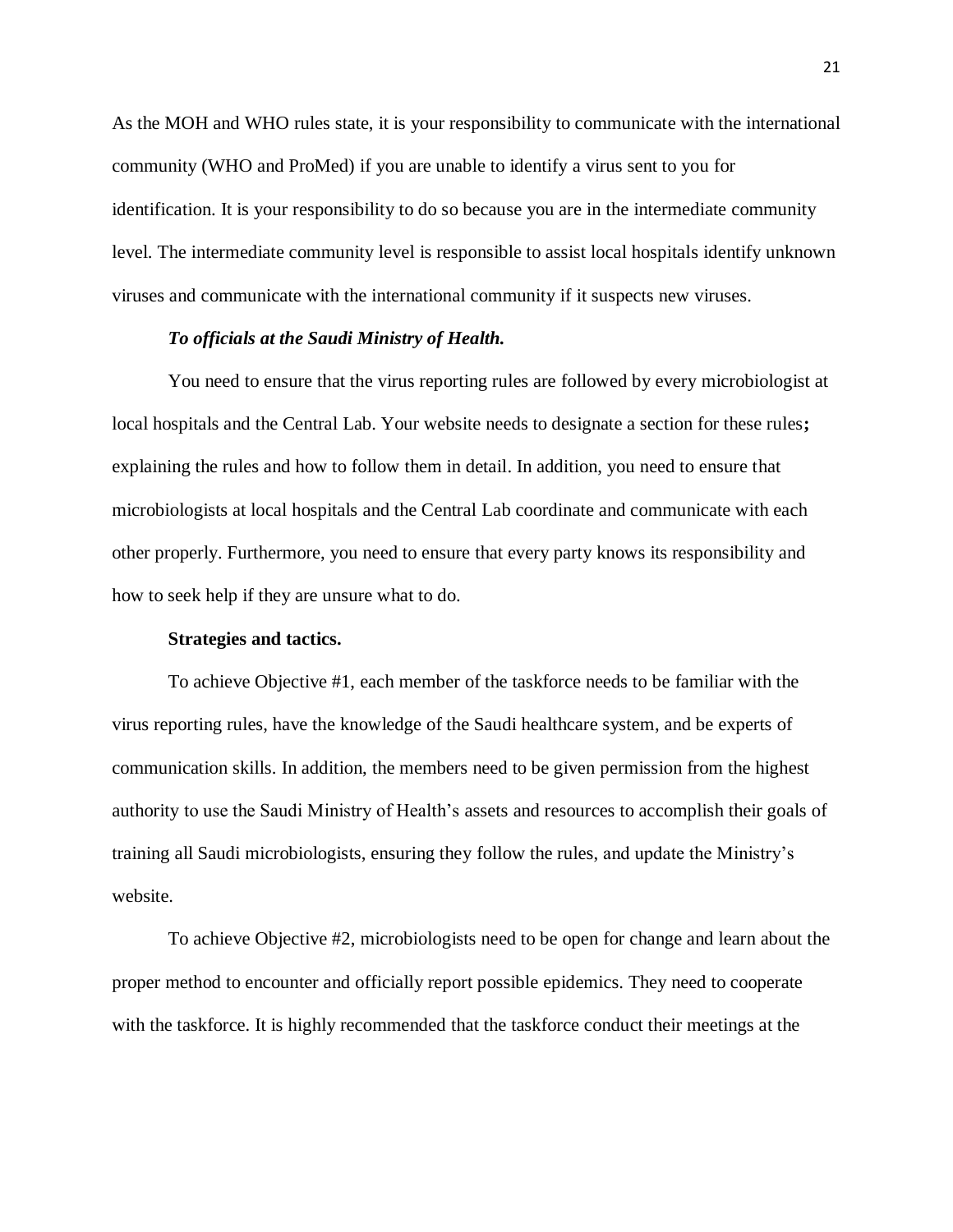hospital level and at the Central Lab level to discuss why it is important to follow the virus

reporting rules.

To achieve Objective #3, the IT department at the Saudi Ministry of Health needs to be involved in every process of making the rules available and accessible online.

Chart 1

| Objective             | <b>Task</b>                                 | <b>Responsibility</b> | <b>Timeline</b> |  |
|-----------------------|---------------------------------------------|-----------------------|-----------------|--|
| (why)                 | (what & how)                                | (who)                 | (when)          |  |
| 1. Form a taskforce   | a. The Minister of Health needs to          | a. The Minister of    | 1/1/2018        |  |
| for this project. The | discuss with his consultants who should     | Health                |                 |  |
| taskforce should      | be in the taskforce. The taskforce          |                       |                 |  |
| include members       | should include 2 virologists, 2             |                       |                 |  |
| from the Saudi        | microbiologists, 1 communication            |                       |                 |  |
| Ministry of Health,   | expert, 1 IT staff, and 1 representative    |                       |                 |  |
| Central Lab,          | from the WHO. Total of 7 members.           |                       |                 |  |
| Command and           | b. The consultants and the taskforce need   | b. Taskforce, the     | 1/2/218         |  |
| Control Center, and   | to know what its mission is, know how       | MOH's                 |                 |  |
| the World Health      | to measure the taskforce progress, and      | consultant team,      |                 |  |
| Organization.         | document every event in details.            | and executive         |                 |  |
|                       |                                             | assistants            |                 |  |
| 2. Train all          | a. Send a telegraph to all local hospitals  | a. The Minister of    | 1/3/2018        |  |
| microbiologists at    | and the central lab informing them of       | Health's              |                 |  |
| Saudi hospitals and   | the taskforce mission, the schedule of      | executive             |                 |  |
| Central lab on how    | the conference, and that it is mandatory    | assistants.           |                 |  |
| to follow the virus   | for every microbiologist to attend the      |                       |                 |  |
| reporting rules.      | conference.                                 |                       |                 |  |
|                       | b. the taskforce will go to every region in | b. Taskforce          | 1/10/2018       |  |
|                       | Saudi. The taskforce should ensure the      | members               |                 |  |
|                       | attendance of every microbiologist.         |                       |                 |  |
| 3. Make the virus     | a. The Minister of Health should conduct    | a. The Minister of    | 1/4/2018        |  |
| reporting rules       | a meeting with the IT department to         | Health, IT            |                 |  |
| accessible through    | make the virus reporting rules available    | Director, and IT      |                 |  |
| the Saudi HOH's       | online.                                     | experts.              |                 |  |
| and the Control and   | b. The taskforce should hand in to the IT   | b. Taskforce          | 1/5/2018        |  |
| Command Center's      | specialists what info needs to be put       | members and IT        |                 |  |
| websites.             | online.                                     | specialists.          |                 |  |

# *Taskforce Timeline*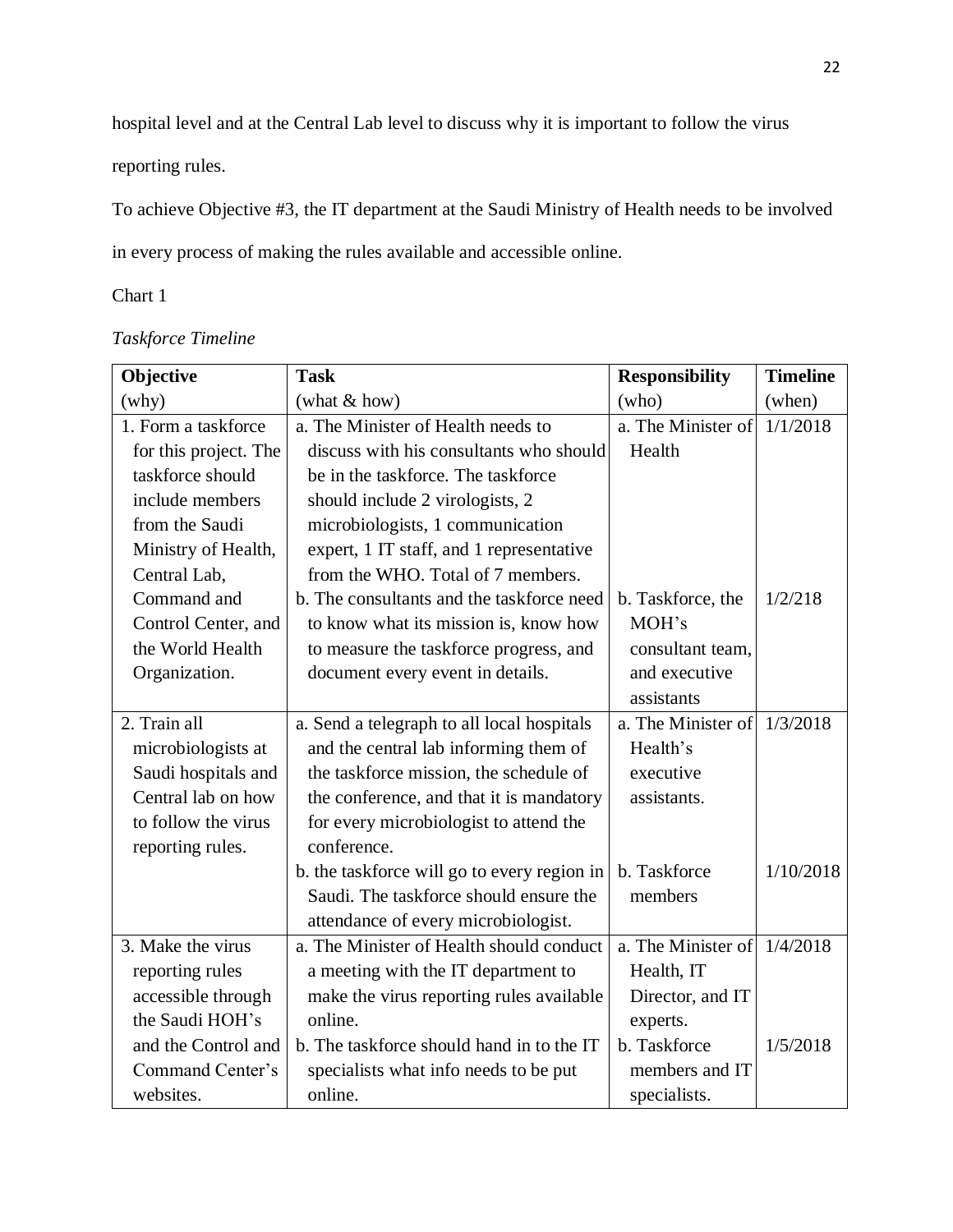## **Measurement***.*

*The achievement of Objective #1 will be determined by* selection published notice of the taskforce members, sending the telegram to all local hospitals and the Central Lab, and providing the budget required to accomplish its mission.

*The achievement of Objective #2 will be determined by* the attendance of all microbiologist from local hospitals and the Central Lab at the conference and their awareness of the virus reporting rules.

*The achievement of Objective #3 will be determined* when the virus reporting rules are available online for every person to see. In addition, the rules should be clear and in sufficient detail. Moreover, there should be a phone number to call or email address to use if microbiologists need further information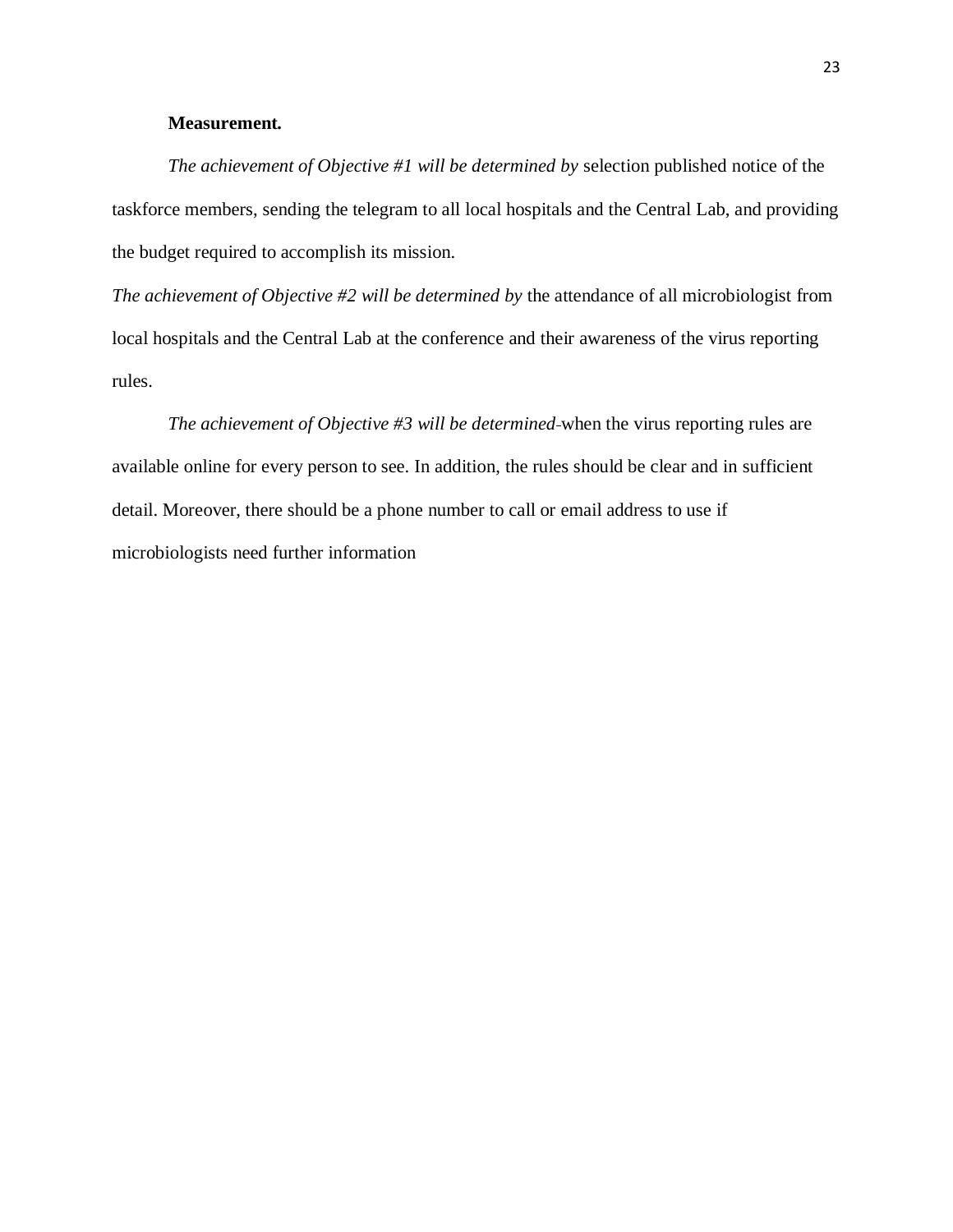#### **Chapter V: Recommendations**

Doing this research paper taught me new things about communication, leadership, the rules pertaining to new viruses, the WHO, the Saudi Ministry of Health, and the Central Lab. I learned that communication is very important in the healthcare sector. Healthcare professionals need to know how to communicate, and constantly improve their communication skills.

I learned that the Saudi healthcare system needed to improve its leadership skills and create a plan for future crises before they occur. I learned about how the Saudi Ministry of Health is bureaucratically structured, and how it responded to the MERS crisis. I learned about the rules pertaining to the determination of a new virus and how healthcare organizations should respond. I learned about the World Health Organization and its role in fighting emerging diseases. I learned about the Saudi Central Lab and how it communicates with healthcare organizations both within the country and internationally. I learned about the MERS virus itself and how diseases spread.

In regard to how healthcare organizations should respond to new viruses, more research is needed to improve responses.